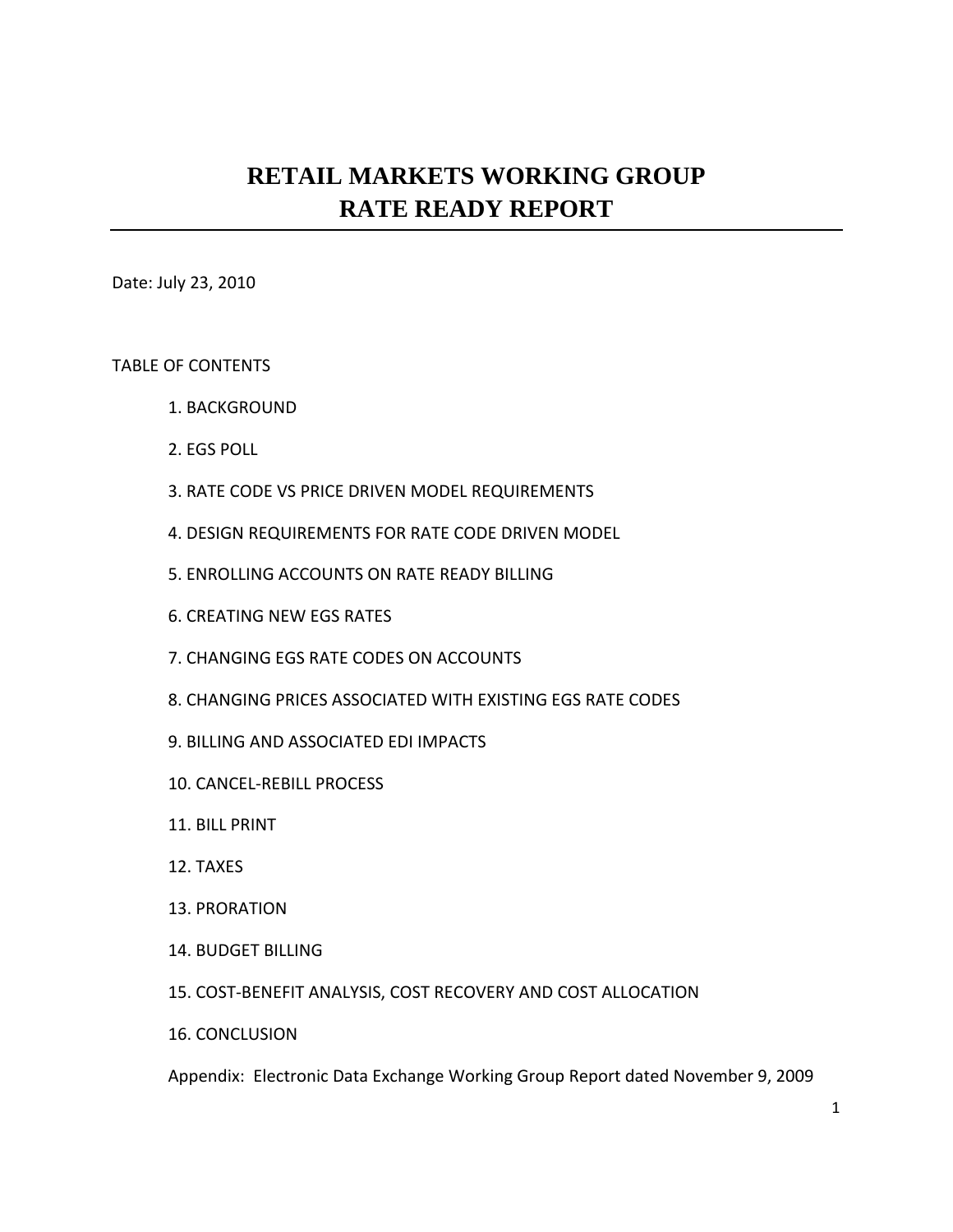## **1. BACKGROUND**

 The purpose of this report is to provide insight to the Pennsylvania Public Utility Commission (Commission) on the needs of Electric Generation Suppliers (EGSs) for a uniform statewide rate ready billing platform as well as to evaluate the system capabilities of Electric Distribution Companies (EDCs) to conform to a uniform standard.

 In the Commission's first PPL Electric Utilities (PPL) Retail Markets Order, entered August 11, 2009, at Docket M-2009-2104271, the Electronic Data Exchange Working Group (EDEWG) was directed to create a process and timeline for the implementation of rate ready billing platforms in EDCs without already existing rate ready platforms.

 On November 9, 2009, the EDEWG released its report. The EDEWG report was formulated and drafted as only being applicable to PPL.<sup>1</sup> The EDEWG report addressed a number of issues related to the design and management of a rate ready billing platform. Various EGSs and EDCs participated to offer insight in formulating the final report.

 The Commission's second PPL Retail Markets Order, entered April 19, 2010, at Docket M-2009-2104271, directed the Retail Markets Working Group (RMWG) to address the potential for using the EDEWG report as a statewide business model.<sup>2</sup> The following RMWG report follows a format similar to the original EDEWG report. However, the context of the parties' input has changed as the parties have now been clearly notified that the intent of this report is to weigh the pros and cons of using the EDEWG report as a basis for uniform statewide rate ready billing platform standards.

 $1$  Page 1, final paragraph, of the EDEWG November 9, 2009 reads; "...the EDCs in Pennsylvania interpreted this Order as applying directly to PPL Electric."

 $<sup>2</sup>$  The RMWG recognizes that PPL is currently in the process of design and implementation of the rate ready</sup> platform established within the EDEWG collaborative. The RMWG submits that any potential consensus rate ready criteria reached within this report that differ from the EDEWG consensus plan for PPL should not supersede the direction already given to PPL.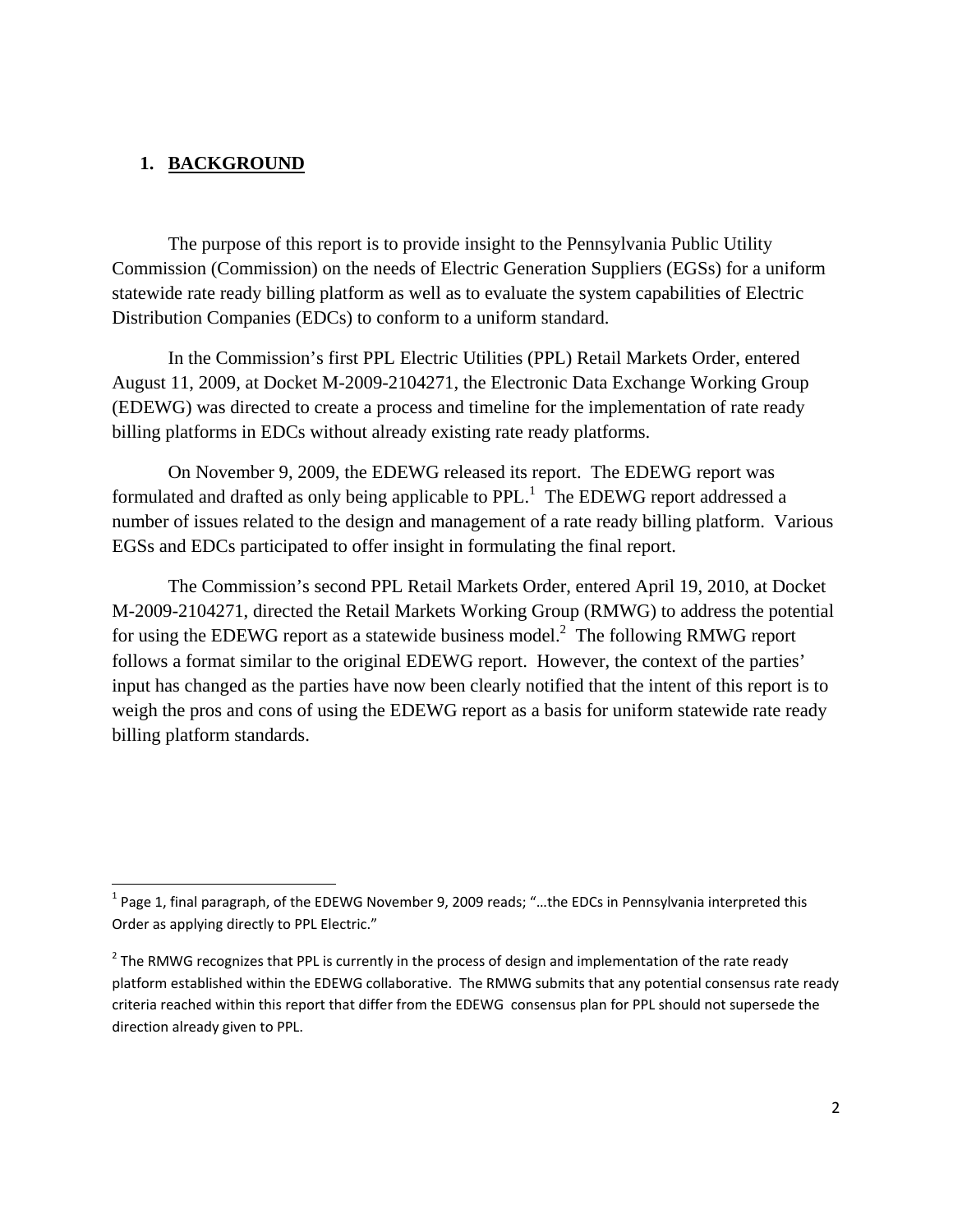## **2. EGS POLL**

As a preliminary step in its analysis of adopting a statewide, uniform rate ready billing platform, the RMWG polled all EGS members of the working group<sup>3</sup> to determine the necessity of rate ready billing to their business plans as well as the importance of uniformity across EDC rate ready platforms. Approximately 30 EGSs were solicited in this poll. Nine EGSs responded, with some providing additional comments on the subject of rate ready billing.

The poll asked EGSs to consider the importance of having rate ready billing available in all EDC service territories, the negative impact on the supplier if rate ready billing were unavailable in some service territories, and the extent to which lack of uniformity among EDC rate ready platforms would hinder the supplier's operations. The aggregate results are reproduced below.

|            | Does your business plan for<br>PA contemplate the use of a<br>rate ready billing platform in<br>every EDC service territory? |        | To what extent will your business plan<br>be adversely affected by the lack of a<br>rate ready platform in every service<br>territory? |          |                |        | To what extent does a lack of<br>uniformity across all existing rate ready<br>platforms hinder your operations? |          |                |        |
|------------|------------------------------------------------------------------------------------------------------------------------------|--------|----------------------------------------------------------------------------------------------------------------------------------------|----------|----------------|--------|-----------------------------------------------------------------------------------------------------------------|----------|----------------|--------|
|            | Yes                                                                                                                          | No     | Greatly                                                                                                                                | Somewhat | Very<br>Little | None   | Greatly                                                                                                         | Somewhat | Very<br>Little | None   |
| Aggregate  |                                                                                                                              | 4      |                                                                                                                                        |          |                |        |                                                                                                                 |          |                |        |
| Percentage | 55.56%                                                                                                                       | 44.44% | 11.11%                                                                                                                                 | 55.56%   | 0.00%          | 33.33% | 33.33%                                                                                                          | 33.33%   | 22.22%         | 11.11% |

ConEd Solutions (CES) suggests that the process for managing rate codes would be the most important factor in its decision to utilize a rate ready platform. CES avers that to provide flexibility to EGSs, rate ready platforms should allow suppliers to quickly and easily create and edit their own rate codes, preferably through a dedicated website or EDI. Direct Energy also submits that a self-service process should be incorporated into any rate ready platform.

Constellation and Direct Energy state that the degree of uniformity across billing systems is a factor in an EGS's decision to do business in any given state or EDC service territory. If systems differ to such an extent that EGSs would be required to invest in system upgrades to enter a particular territory, they may determine that it is not cost effective to do so.

Dominion Retail (Dominion) avers that uniformity in EDI transactions, timeliness of EDC responses, budget billing and some other general components are important to supplier

 <sup>3</sup> The EGS Poll was also distributed to EGSs on the distribution list for the PUC's Committee Handling Activities for Retail Growth in Electricity (CHARGE) group.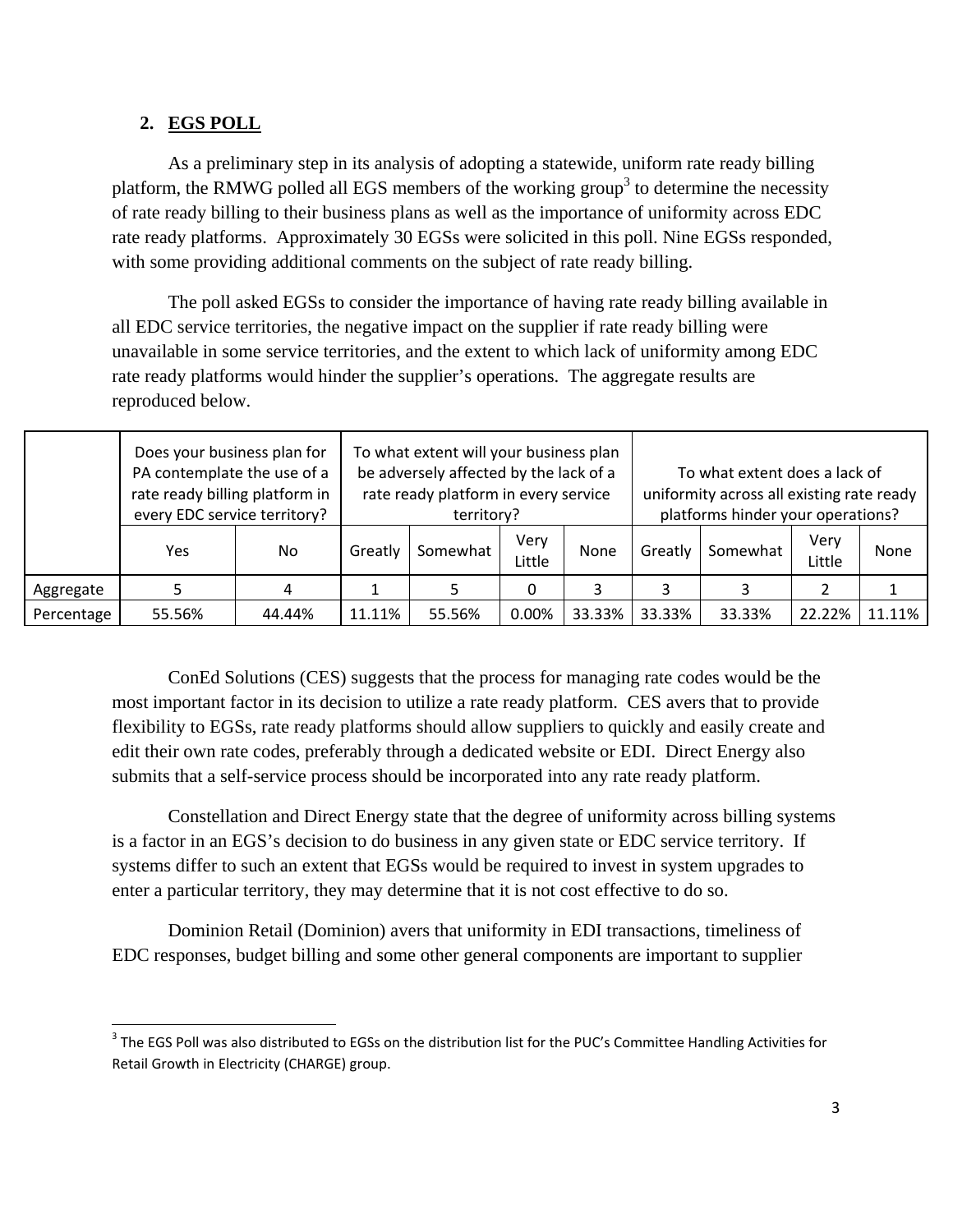business plans, but that complete uniformity in the number of rate codes, precise structure of rate ready platforms, etc. are not.

Energy Plus states that it considers the most important issues concerning rate ready billing to be the rate code vs. price driven model, the delay between an EDI rate code change and the effective date of the new rate, the number of rate codes an EGS can create and the time required for EDCs to add or update EGS rates.

Gateway and MX Energy state that they continue to prefer the bill ready platform to the rate ready platform.

PECO questions the value in ordering implementation and/or uniformity of rate ready platforms. PECO submits that the lack of participation in the EGS poll may be an indicator that implementation and/or uniformity of rate ready platforms is not entirely necessary. PPL also contends that there has been no justification for the necessity of rate ready platforms.

Direct Energy contends that there is value in the implementation and/or uniformity of rate ready platforms. Direct Energy submits the following as justification for rate ready platforms:

Rate ready billing offers many advantages to both suppliers and customers not found with bill ready. While the obvious advantage to rate ready billing is that a supplier does not have to build complicated systems to calculate and submit bills, there are many other advantages. As the market opened in PPL, suppliers experienced a number of delays and concerns with bill ready billing which could have been avoided with rate ready billing. Below is a list of some of the problems experienced with bill ready vs. rate ready. However, many of these, such as delayed billing or separate adjustments when no longer taking service from a supplier, are universal for bill ready billing.

- Bill ready billing creates a complicated process which requires that the supplier meet specific bill windows each month. This led to problems in PPL where a supplier would submit a bill before the bill due date but receive a rejection that the customer had already been invoiced. If the usage received was flagged as a "final bill" and it is wrongly rejected as "outside billing window" the supplier was then forced to separately bill the customer – often times the supplier bill format hadn't been approved yet because the supplier had expected to use utility consolidated billing.
	- o Under rate ready billing the utility has the supplier's rate and a supplier does not need to worry that an invoice may get rejected forcing them to bill the customer separately.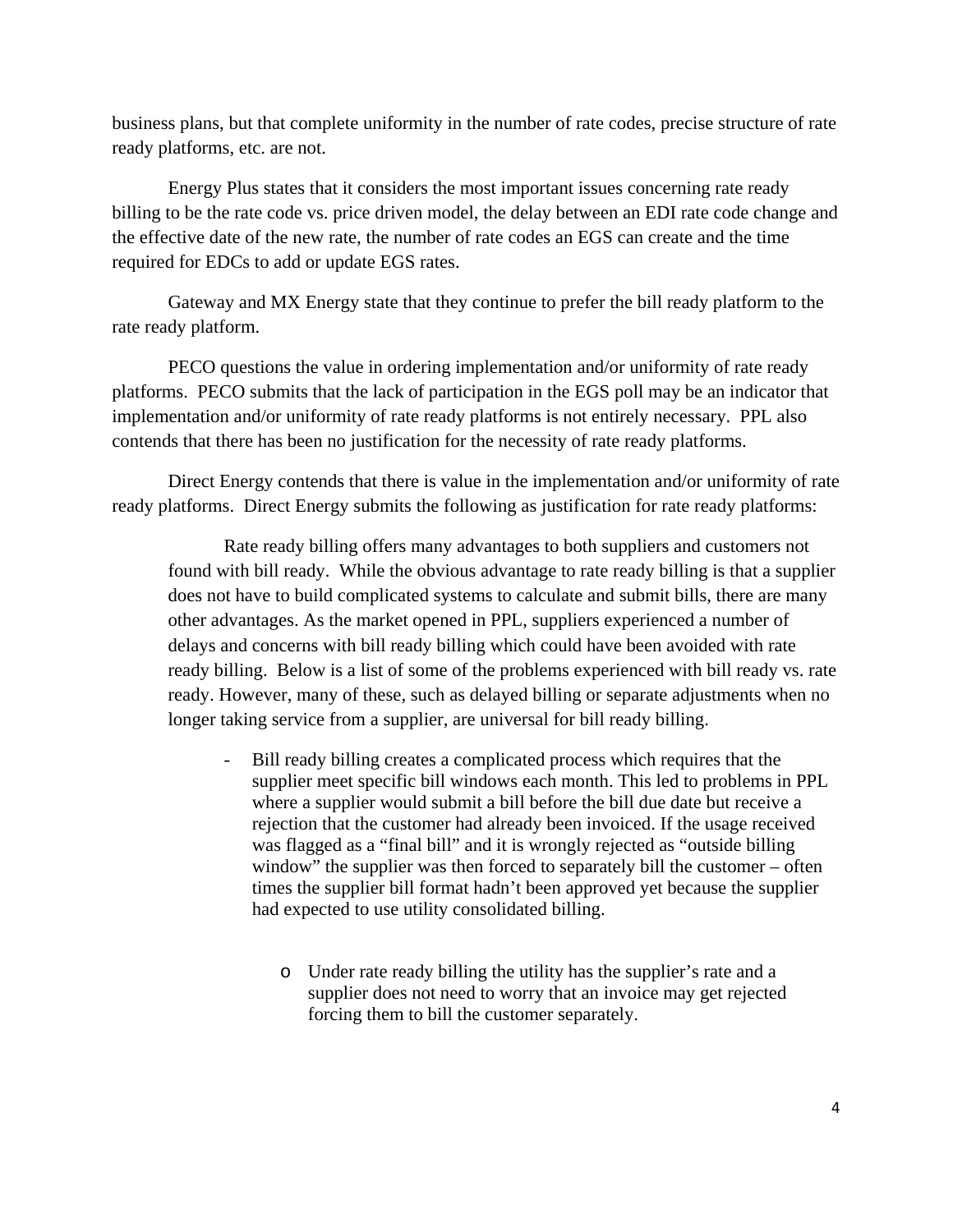- Bill ready billing creates problems when customers who have a usage adjustment for prior months but are no longer served by that supplier will not have the adjustment on their utility bill. Under bill ready billing the supplier in PPL must separately send a credit or debit invoice to the customer outside of the utility bill.
	- o Under rate ready billing the utility would simply adjust the customer's bill and true-up with the supplier behind the scenes.
- Budget billing under a bill ready scenario requires the supplier to create a separate budget bill amount for the customer. This led to confusion in PPL on the budget billing calculations and ensuring customers understood their budget bill amounts as they fluctuated or were annually trued up. The customer also wound up paying a higher budget amount because PPL does not recalculate the budget amount even though consumption charges are included in the supplier budget amount.
	- o Under rate ready the supplier price is incorporated into the utility calculation by the utility and there is no need to explain separate budget bill amounts or concerns that a supplier misinterpreted the calculation.

Essentially, while rate ready offers the obvious simplicity of submitting a rate to the utility versus calculating a bill, it also benefits customers by ensuring that they continue to receive all billing and adjustments through their utility bill; they will not receive separate supplier billings due to missed bill windows or usage adjustments. Rate ready preserves utility consolidated billing in its truest form versus bill ready which can create the need for dual bill situations. Random dual billing brings with it customer confusion on who to pay, contract issues where they agreed to a single utility bill, and collection questions.

PPL notes that many of the arguments for statewide implementation of a rate ready billing platform deal with issues that were specific to the expiration of rate caps in PPL's service territory. These issues did not arise from problems with PPL's bill ready billing platform and would have occurred irrespective of the billing platform that was in place. Furthermore, PPL suggests that most of the billing issues raised as justification have already been corrected. The OCA agrees with PPL in suggesting that issues specific to PPL's billing system should not be used as justification for statewide implementation of a rate ready billing platform.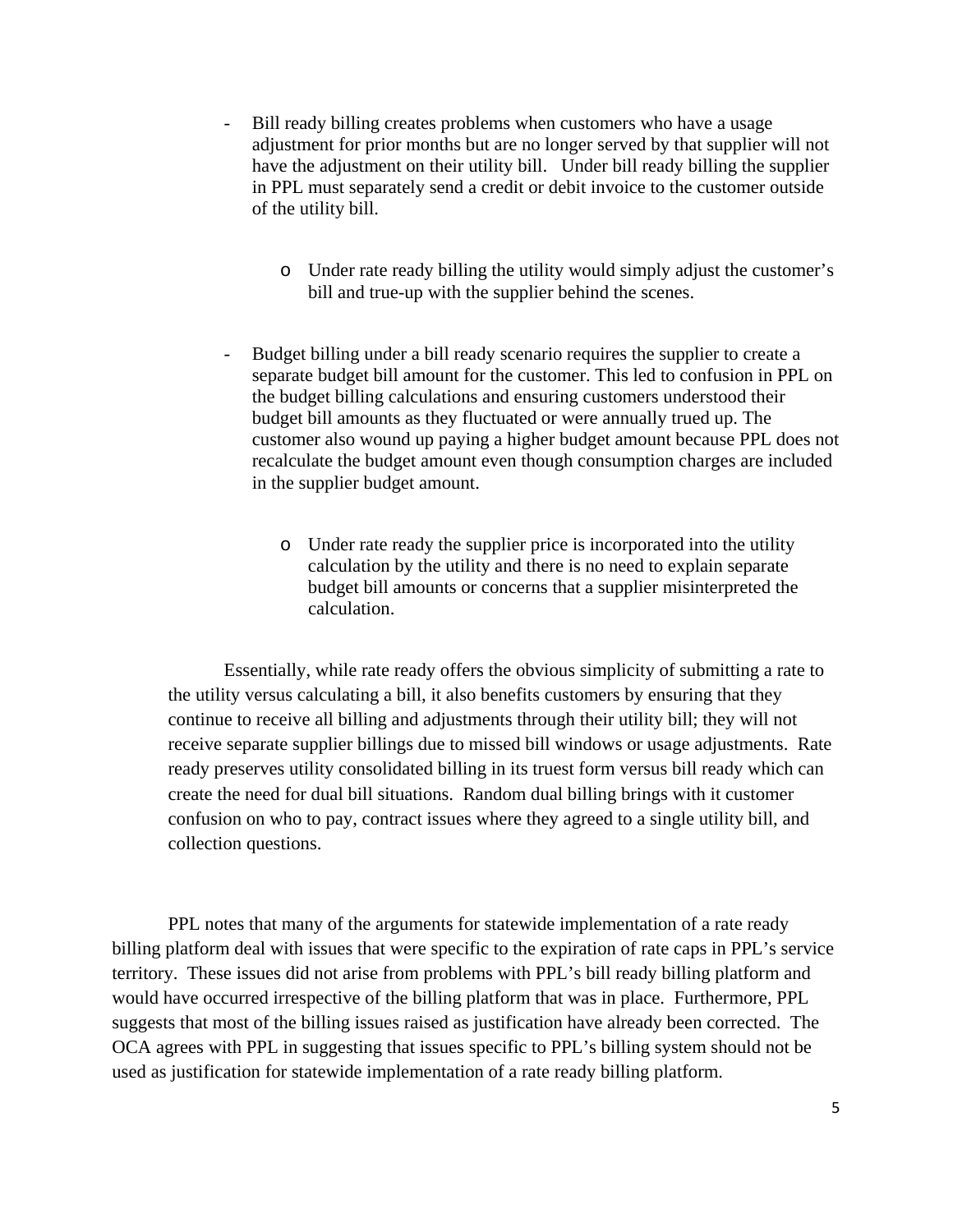## **3. RATE CODE VS. PRICE DRIVEN MODEL REQUIREMENTS**

The EDEWG report defined two distinct methods for communicating EGS pricing to an EDC on a rate ready platform: a rate code driven model and a price driven model. The rate code driven model utilizes a minimum of three (3) alphanumeric characters to define an EGS rate code, which in turn corresponds to a specific set of pricing components. The price driven model does not utilize a rate code, but rather entails the communication of specific prices for each EGS customer account to the EDC. The EDEWG report adopted the rate code driven model.

#### **Positions of the Participants**

- PPL

PPL reports that it is not in favor of implementing the price driven model of a rate ready platform. PPL states that it would not be able to implement the pricing model within the rate code driven model, therefore both systems would need to be designed and implemented separately at similar costs. Additionally, having to implement another system similar to the rate ready platform now in process would use limited IT resources required for other high priority projects.

**Duquesne** 

Duquesne states that the EDEWG Consensus Group was able to reach full consensus on the use of the rate code driven model for the initial implementation for PPL. Duquesne supports rate ready billing using the rate code driven model.

PECO

 PECO states that the rate code model is the preference per the consensus established with EDEWG. PECO believes that the rate code approach is desirable because a relational table can be set up for all the EGSs and can be modeled after existing billing system tables. PECO additionally states that the price driven model does not allow for easy identification and grouping of rates. The price driven model would allow for each customer to have a unique rate or price which would be extremely difficult to support from an IT perspective. There would be significantly complex changes to PECO's billing system (CIMS) to support EGS rate codes. There would be minimal EDI system changes to support EGS rate codes.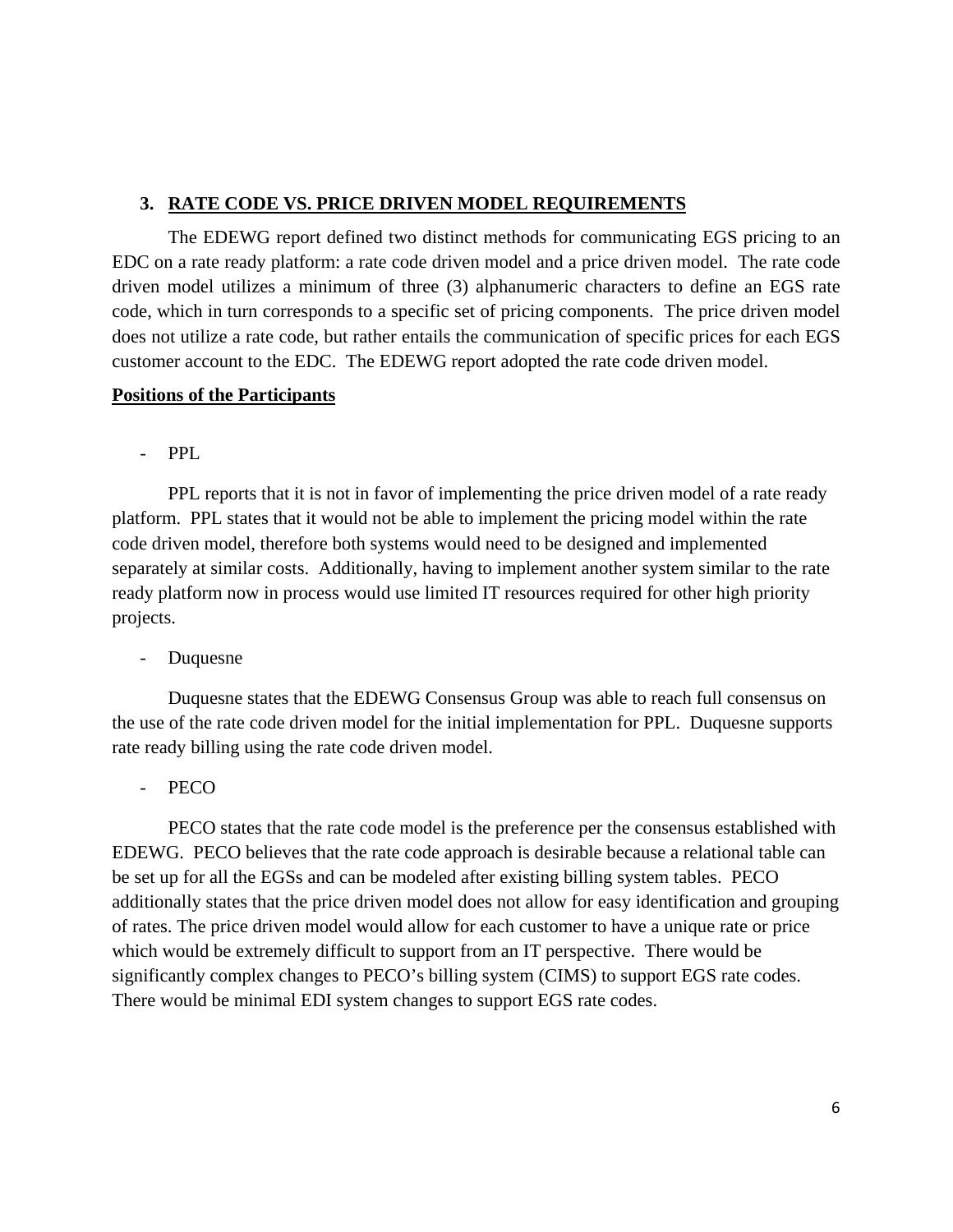#### - CES

CES prefers the price driven approach because the price driven approach requires no preprogramming of rates, it is less burdensome for the company and is more adaptable to market price changes over time. CES submits that some EDCs currently require up to 90 days to program a new rate code—a timeframe that is unworkable from CES' perspective. CES supports the EDEWG consensus position to implement the rate code driven model as a matter of first priority in the PECO and PPL service areas. If the timeframe and process for managing rate codes in various EDCs is not workable, CES reserves the right to continue to advocate for adoption of the price driven approach.

Direct Energy

Direct Energy agrees with a rate code driven model on the condition that there be flexibility in the kinds of rates offered.

- Dominion

Dominion states that the traditional rate code driven model is very similar in nature to tariff rates billing used by utilities and that this model has worked very well in mass markets. Dominion states that conversion of existing rate ready systems could be costly to both utilities and suppliers. Additionally, Dominion notes that it is much more economical for the company to change a price once for 200,000 customers (i.e. rate code driven) than to electronically transmit 200,000 change transactions (i.e. price driven).

## **RMWG Conclusion**

 EDCs are unified on the stance that the rate code driven model is most appropriate. Generally, this stance is based on the significant IT obstacles present in implementing a price driven model. On the other hand, CES has submitted that it prefers the price driven approach. CES contends that the timeframe for managing and formatting rate-codes presents an obstacle to its operations. However, CES has submitted that it will support the rate code driven model, in order to foster progression toward uniformity, with the stipulation that CES may pursue implementation of a price driven model if rate code driven structures are inefficient. Therefore, the RMWG reached a consensus agreement that the rate code driven model is appropriate.

## 4. **DESIGN REQUIREMENTS FOR RATE CODE DRIVEN MODEL**

 The rate code driven model requires the EGS to formulate its price and assign a rate code which would be included on the EDI 814 enrollment/change transactions. The EDEWG report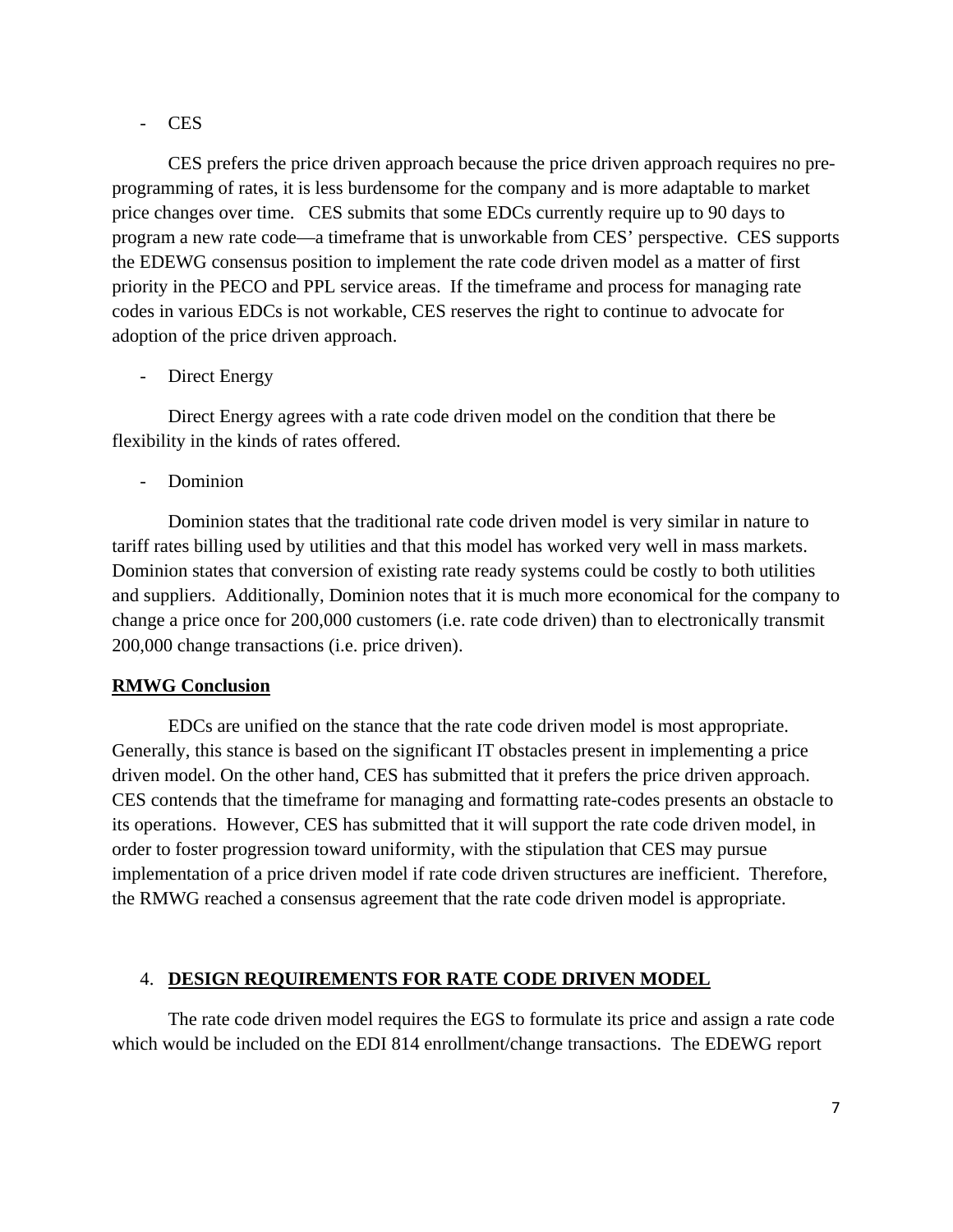concluded that each rate code can be designed by the EGS to include certain elements and components, including:

- Usage (kWh) charge only (No Proration)
- Demand (kW) charge only (No Proration)
- Flat fixed monthly charge (No Proration)
- Any combination of Usage, Demand, and Flat fixed monthly charge.
- % of default service rate (Must be flat POLR rate; % could be either a premium or discount to the POLR rate)
- Flat fixed monthly charge, plus % of default service rate (Must be flat POLR rate)

In combination, these components should allow the EGSs to mimic simple fixed rate structures.

The EDEWG report also adopted five (5) decimal point precision for pricing components and a policy by which EGS rate codes will not be removed by an EDC without the consent of the EGS.

## **Positions of the Participants**

- Allegheny

Allegheny does not agree with the stipulation that the EDCs will not remove unused rate codes without the consent of the EGS. Allegheny submits that an extenuating number of rate codes could be a burden to its computer system. Rather, Allegheny states that it is prudent to remove rates that are not used, given that the suppliers are not limited in the number of different rates to which they could sign-up customers. Allegheny believes that a limit on maintaining unused rates should be implemented. Allegheny currently will remove rates that are unused for 90 days.

- Duquesne

Duquesne agrees with the EDEWG consensus group that EGS charges on the bill for a particular customer's account will be based upon the rate code provided by the EGS on either the EDI 814 enrollment transaction or the most recent EDI 814 change transaction associated with the customer's account.

Duquesne agrees and supports pricing components, with no proration, for a limited number of components, including usage, demand, flat fixed monthly charge, or any combination of usage, demand, and flat fixed monthly charges.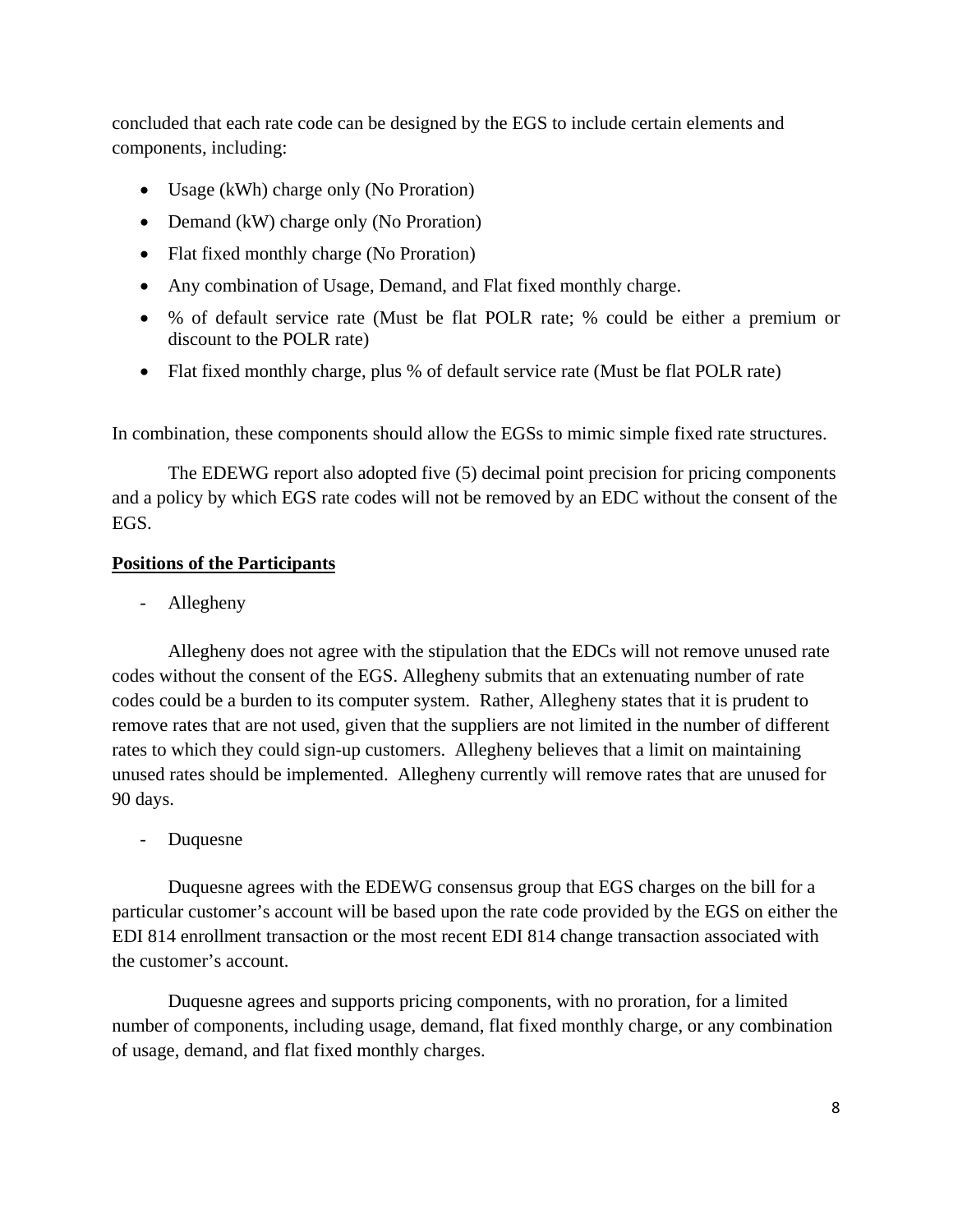Duquesne states that it cannot support and therefore does not agree with providing the "percent off default service rate," which can be achieved utilizing separate billing. Additionally, Duquesne avers that implementation of this item would require a significant overhaul of its existing Supplier Billing system, which could cost up to \$300,000 to complete. Duquesne also submits that in its past experience, EGSs have pursued separate billing. As these other options are available to the EGSs, Duquesne's position is that an EDC should not be required to spend the time and money to develop and implement a "percent off default service" option.

Duquesne supports the EDEWG consensus group position to limit permitted rate designs to mimic simple fixed rate structures using standard pricing components. Duquesne agrees that structures relating to blocking or to any complex rates that vary based on other parameters would not be offered. Duquesne supports the EDEWG consensus group position that EGSs that desire implementation of more complicated rate designs should exercise their option to implement dual billing.

Lastly, Duquesne submits that its existing technology does not support offering five (5) decimal point precision. Duquesne states that its existing technology will fully support five (5) characters and up to four (4) decimal points. Modification of Duquesne's existing four (4) decimal point precision to five (5) decimal points for the pricing calculation is fairly simple in nature, but will still require a significant amount of testing and verification. Duquesne estimates the cost to implement this change to be \$30,000. It is Duquesne's position that EDC's should not be required to upgrade existing technology to support five (5) decimal values if their existing technology supports less.

#### PECO

PECO notes that there would be significant changes to the CIMS Billing system to support EGS rate codes and that minimal EDI system changes are required to support rate codes for EGSs. PECO assumes that rate designs will be simple fixed rate structures using standard prices (complex rate structures and block structures are out of scope.). PECO contends that EGSs wishing to offer complex rates should be required to do so on a bill ready option. PECO assumes allowing an EGS rate structure in CIMS to contain one of the following combinations of pricing components, and rejecting any EGS rate code request not conforming to these components (all demand references are to be "billed" demand which is based on transmission and distribution kW and is calculated per the rules of the associated PECO distribution service tariff, as opposed to registered/measured demand which in all cases is the demand actually measured by the meter): usage (kWh) charge only; demand (kW) charge only; usage (kWh) and demand (kw) charges; fixed/flat monthly charge; usage (kWh), demand (kW), and fixed / flat monthly charge; % of default service generation rate; fixed/flat monthly charge and % of default service generation rate; usage (kWh) and fixed/flat monthly charge; demand (kW) and fixed/flat monthly charge.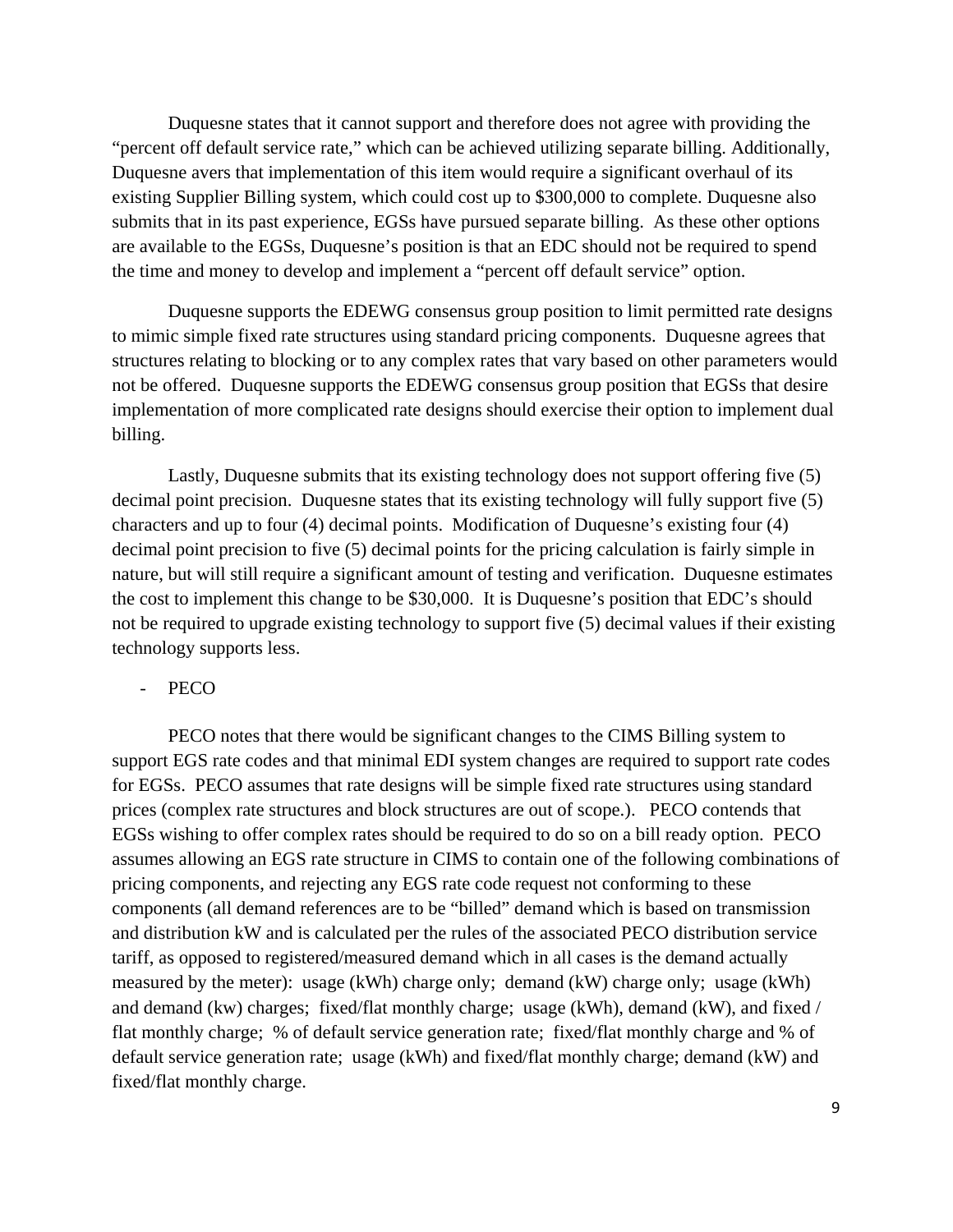- CES

CES believes that EDC rate ready programs should allow for flexible rate designs, including usage based charges (kWh), demand based charges (kW), fixed charges (flat monthly charges), and rate designs based on % off of POLR charges (such as a 10% off of the applicable POLR charges).

- Direct Energy

Direct Energy contends that rate code driven platforms should support the offering of dynamic rates, such as time-of-use and real-time pricing, rather than only usage charges, demand charges, flat fixed charges, percentage off EDC default charges, or a combination thereof.

In addition, Direct Energy states that unused rate codes should not be deleted unless unused for six (6) months.

- Dominion

Dominion recommends that rate code driven platforms support flexible rate designs. Dominion does caution that if more flexibility is built into the rate code driven model, that price transparency should not be eliminated. Dominion believes that customers benefit from the ability to clearly understand their bills. Therefore, if transparency is lost, Dominion submits that it is inevitable that the level of consumer complaints will rise significantly due to confusion and to the detriment of retail choice overall. Additionally, Dominion agrees with the EDEWG consensus that EGS rate codes will not be removed by the EDC without the EGS's consent.

## **RMWG Conclusion**

The RMWG was unable to reach a consensus concerning pricing components. However, the RMWG was able to establish minimum requirements to allow EGSs the ability to mimic fixed rate price structures. The following rate components represent these minimum requirements:

- Usage (kWh) charge only (No Proration)
- Demand (kW) charge only (No Proration)
- Flat fixed monthly charge (No Proration)
- Any combination of Usage, Demand, and Flat fixed monthly charge.

However, the following pricing components represent areas of disagreement among members of the RMWG:

• Blocked rates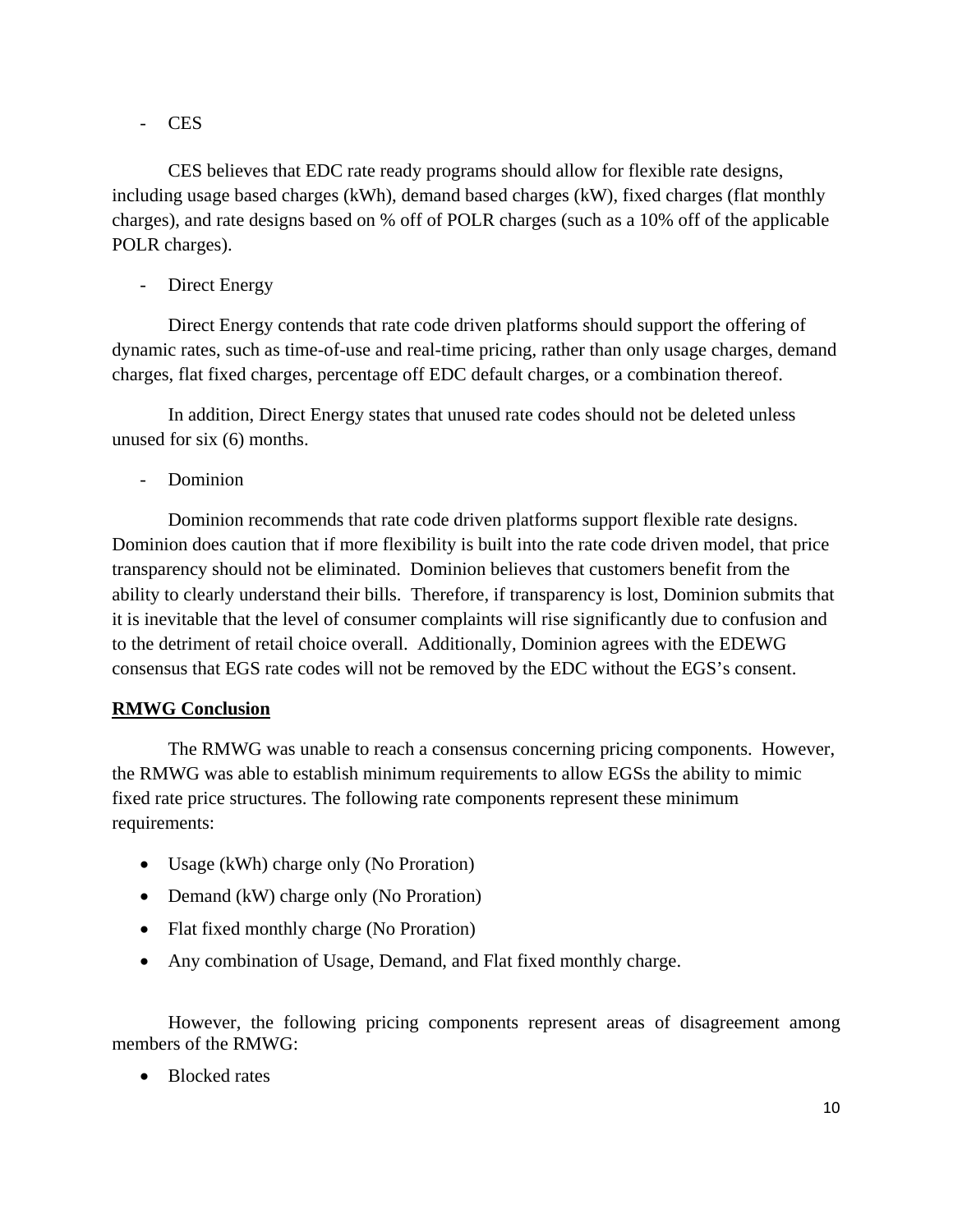- Variable rates
- Time-of-use rates
- Real-time-pricing rates
- Percent off EDC default rates

EDC members of RMWG, particularly Duquesne and PECO, contend that EGSs wishing to utilize these pricing components should do so either through dual billing or a bill ready platform where available. Both EDCs submit that such pricing components would require system changes. Duquesne specifically submits that it cannot currently support a percent off default service rate.

EGSs members of the RMWG contend that a percent off default service option is necessary and should be mandatory. Further, Direct Energy states that if enough EGS are interested in a particular pricing component, that the EDC should work with those EGSs to implement the rate code. However, Direct Energy does submit that in circumstances where only an isolated EGS seeks a pricing component, that such an EGS should do so either through dual billing or a bill ready platform where available.

The RMWG was unable to reach a consensus concerning decimal point precision for pricing calculations. Duquesne submits that its current systems cannot support five (5) decimal point precision as implemented in the EDEWG report. Rather, its systems currently support four (4) decimal point precision.

Concerning unused rate codes, no strict consensus was reached. Dominion agreed with the EDEWG report format that permits for EDC deletion of rate codes based on EGS consent. Allegheny and Direct Energy stated that unused rate codes should not be left in an EDC system indefinitely and removal of rate codes may be prudent if such codes are left unused for a certain time period.

## **5. ENROLLING ACCOUNTS ON RATE READY BILLING**

Rate ready platforms require procedures to enroll EGS customer accounts onto an EDC's billing system. These transactions include the enrollment of new customers and the change of already existing customers' billing criteria.

The EDEWG report adopted the usage of an EDI 814 transaction as the method for enrollment/change, the allowance for EDC rejection of enrollment requests on non-established rate codes, the capability of switching between rate ready, bill ready, and dual billing under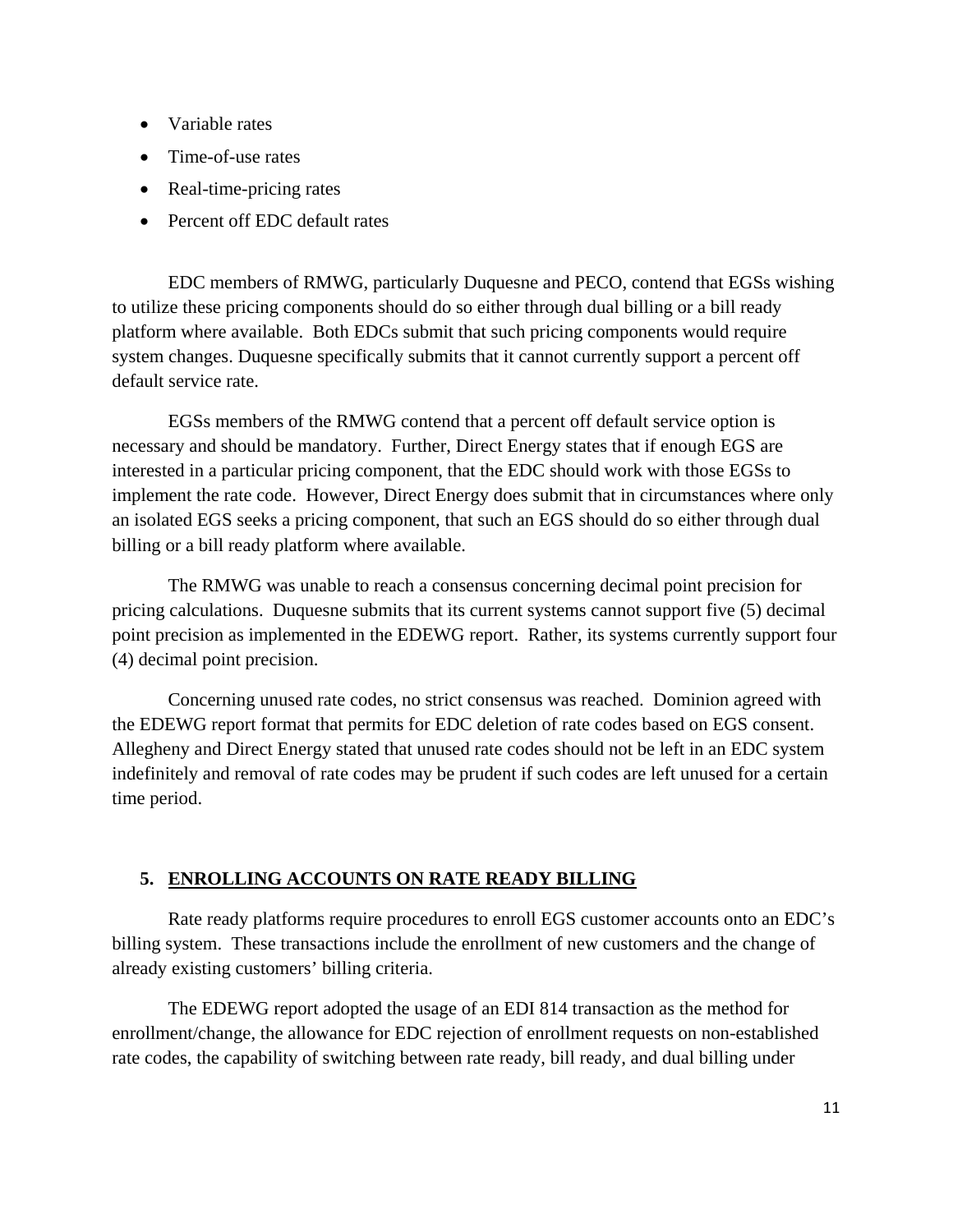existing switching terms, and the usage of tax exemption information provided by EGSs on 814 transactions for EDC calculation of EGS sales tax charges.

The EDEWG report noted that EDCs differ in the methods used to determine the effective date of change transactions.

## **Positions of the Participants**

- Allegheny

Allegheny agrees with the EDEWG report relative to the capability to switch between bill ready, rate ready and dual bill billing options by submitting changes via EDI 814 change transactions. Allegheny agrees that further discussions are needed to determine how the effective date of the change transaction is determined and whether there should be a statewide standard to address the handling of the effective date on bill option changes.

- Duquesne

 Duquesne supports the EDEWG consensus group agreement to enroll an account by submitting an EDI 814 enrollment request. Duquesne also supports rejecting the enrollment request for rate codes not previously established in the EDC's system. Duquesne notes that the EDEWG consensus group acknowledged that not all EDCs handle the effective dates of the change transaction the same way and the group recommended that further discussion on this issue may be necessary. Duquesne currently processes successful changes immediately.

- PECO

 PECO reports that a high level of complex enhancements to PECO's existing CIMS Billing system will be required to support rate ready enrollment and switching. This would include the logic to validate enrollment, switching between bill options, etc. and that changes of medium complexity to its EDI system will be necessary to support rate ready enrollment. The assumption is that the existing EDI 814 enroll and change transaction will be used. The effective date will be immediate or for the next bill, not the next meter read schedule.

## **RMWG Conclusion**

The RMWG reached a consensus that rate ready enrollment transactions and change transactions should be made using the currently existing EDI 814 transaction. The RMWG also reached a consensus that existing switching rules should apply, that EDCs may reject enrollments for non-established rate codes, and that tax exemption information should be provided by EGSs on 814 transactions for EDC calculation of EGS sales tax charges.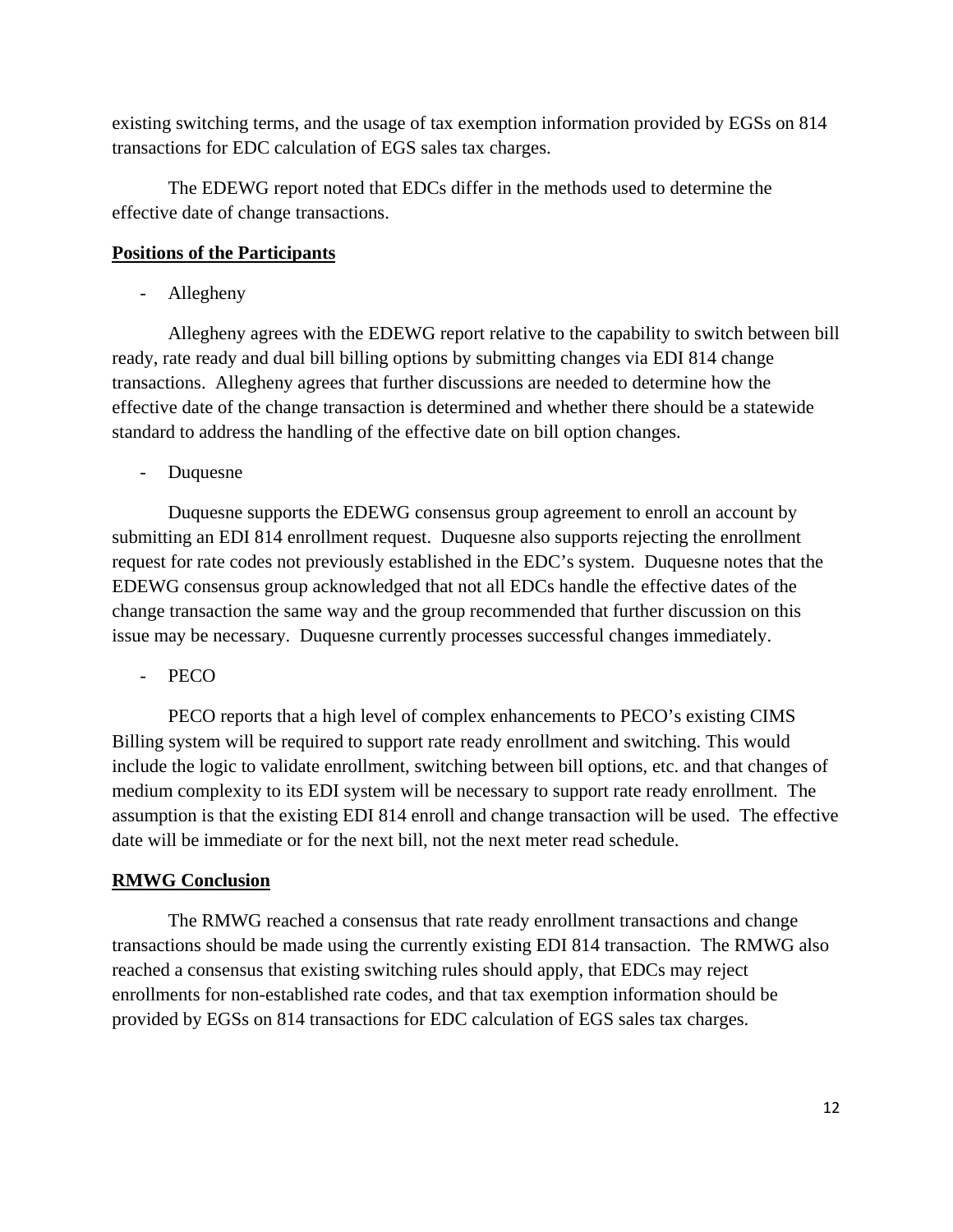The RMWG pointed out that there is currently no uniform procedure for designating the effective date of change transactions. The RMWG submitted that a statewide standard for designating the effective date of a change transaction should be addressed in further discussions.

### **6. CREATING NEW EGS RATES**

 The process by which EDCs receive and program EGS rates under a rate ready platform currently varies across EDCs. There are three methods either in place or under study as preferred processes. A web-based system allows EGSs to use a secure portal on the EDC website to enter, remove and edit their own rate codes. An EDI transaction requires the EGS to submit batches of rates to the EDC, which will then program them into its billing system. Another method is to use email communications from EGSs to EDCs to communicate new rates, changes to existing rates, etc.

 The EDEWG report adopted usage of a two-way automated process in the form of a website interface or an EDI transaction where the EGS can create rate codes and receive verification of such creation from the EDC. The EDEWG reported also adopted a maximum turnaround on requests of 14 calendar days.

#### **Positions of the Participants**

- PPL

PPL reports that it will be implementing a website for suppliers to manage their rates to make it functionally easier for EGSs to manage the rate ready program in a timely manner.

- Allegheny

Allegheny avers that the variances in the way EGS rates are handled by each EDC have not been vetted by the EDCs other than PPL and PECO, and there are discrete differences between the two. The EDEWG working group did not explore all the variations for consensus. The elements involved in the various aspects of creating rates vary greatly among EDCs. Therefore, Allegheny believes that a statewide solution warrants further discussions to accomplish an acceptable consensus.

First Energy

FirstEnergy states that, because of the information and billing system that is currently in place (i.e. SAP), the FirstEnergy companies are unable to simply create new rates without going through the rigors of establishing the proper rate codes. The FirstEnergy companies are concerned that they may not be able to comply with the strict timelines for development of new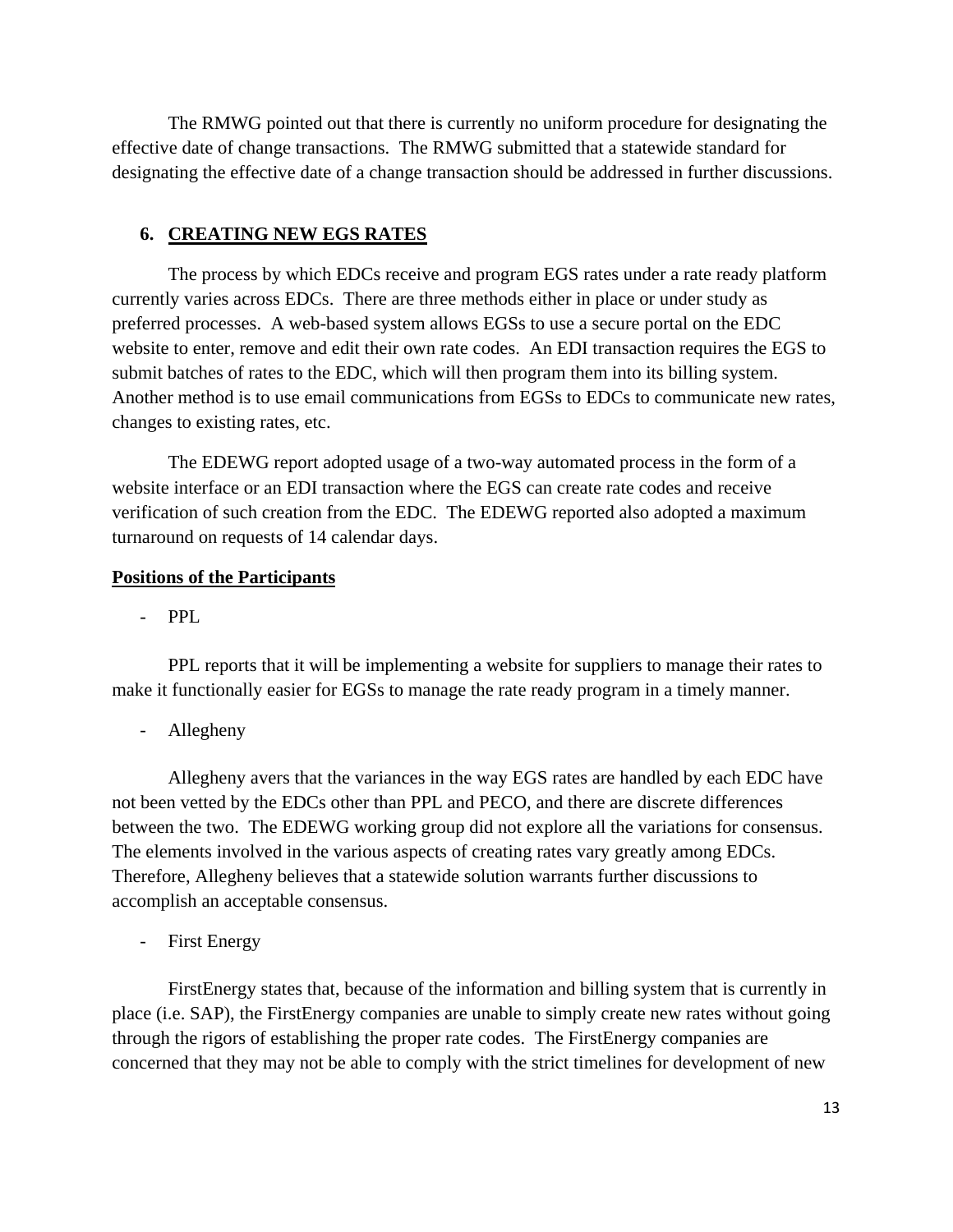rates pursuant to this aggressive mandate. The implementation of new rates within 7 days is not feasible due to the information and billing system that is currently in existence. Currently, if there are 15 or less new rates, it would take approximately 30 days to implement; and if there are 15 or more new rates, they would only be available in about 90 days.

- Duquesne

Duquesne avers that it does not support assisting in the development and implementation of a website to automate this process. Duquesne currently uses a manual process to create new EGS rates, which today is typically handled through emails. Duquesne states that its experience has been that the turnaround time is five (5) business days or less, with no more than 100 rates at a time.

#### PECO

PECO recommends that either Web or EDI capability should be implemented, but not both. For either option (EDI or Web) PECO strongly recommends that standards be developed for each approach so all EDCs and EGSs adhere to similar processes. Standards need to be developed around Sarbanes-Oxley (SOX) controls for both EDCs and EGSs; specifically for changing prices to existing rate codes – A uniform test methodology is recommended to ensure compliance for both parties. EDI offers an existing documented control process, but will require an additional EDI transaction and a new EDI Implementation Guide. The Web approach offers the EGS the ability to view their current rates and prices, however, standards and controls will need to be determined and documented as well. Also, the confirmation process to inform an EGS that rate codes were processed will need to be determined. PECO IT understands that there is precedence for the web option in Pennsylvania, but developing standards and adherence creates greater uncertainty versus a more known EDI standard which may drive costs up. For either option, new, difficult changes will be required to update PECO's CIMS Billing and EDI systems to support EGS rate code modification and confirmation. If the preference is for the web solution, PECO.com is currently undergoing a technical platform upgrade from Websphere to SharePoint that will not be complete until 1st Quarter 2011. If a web approach is referred this should be built on the new platform to avoid the need to build the solution twice.

#### - CES

CES supports the maximum rate code management timelines contained in the EDEWG rate ready report: 14 calendar days for implementation of new EGS rate codes; 14 calendar days for processing rate code changes for particular accounts; 14 calendar days for updating prices associated with particular rate codes. CES strongly supports implementation of an automated process for managing rate codes through either EDI or through the EDCs supplier support website.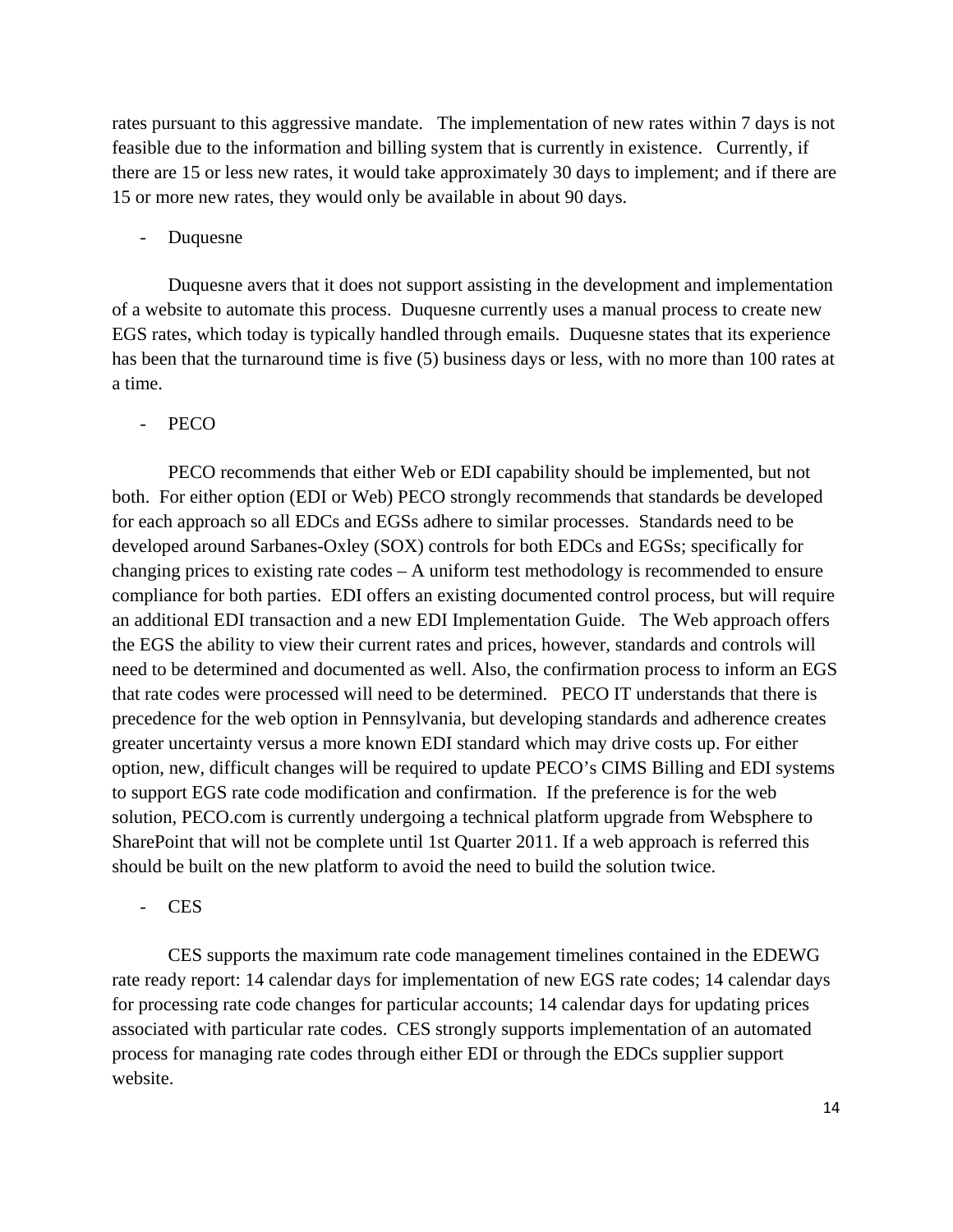### - Direct Energy

Direct Energy requests that new rate codes be made available within seven (7) business days, but notes that currently there is only one EDC rate ready platform that does not comply with the EDEWG consensus timeline.

### **RMWG Conclusion**

 The RMWG was unable to reach a consensus on a uniform, state-wide method for creating new EGS rates. The current system for doing so varies widely across EDCs. Requiring a uniform procedure would necessitate some EDCs to undertake extensive updates to their IT systems. Furthermore, with certain stipulations as to the timeliness with which EDCs will add EGS rates after receiving them from the EGS, strict uniformity in procedure may be unnecessary.

The RMWG was also unable to reach a consensus concerning rate code management timelines. CES submits the same timeline as the EDEWG report: 14 calendar days for implementation of new EGS rate codes. Direct Energy submits a seven (7) business day timeline for the implementation of new EGS rate codes. Duquesne states that it implements a turnaround of five (5) business days given a maximum of 100 rate codes. Lastly, First Energy states that it currently takes up to 90 days to implement batches exceeding 15 rate codes.

## **7. CHANGING EGS RATE CODES ON ACCOUNTS**

 Rate ready platforms (rate code driven) need to provide functionality for the update and revisions of customer account rate code information. The methods and procedures in place to accommodate an EGS's editing of customer account existing rate code classes differs among EDCs, particularly in the areas of timeline and interface.

The EDEWG report reached a timeline of fourteen (14) calendar days or less to process such requests and adopted usage of the last rate code change processed as the change of record.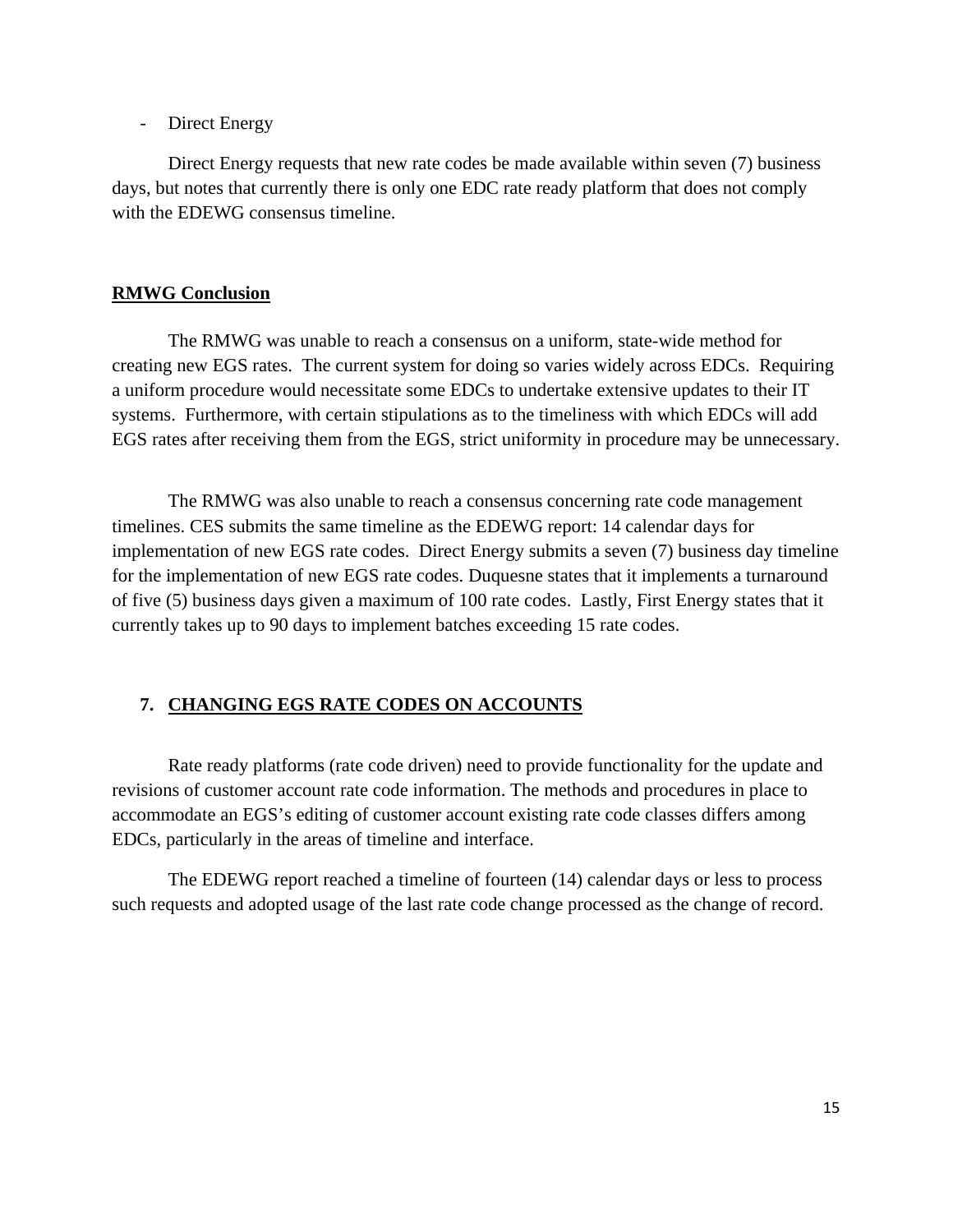## **Positions of the Participants**

#### **Duquesne**

Duquesne supports requests to change the EGS rate code on a particular account to be processed in 14 calendar days or preferably less. Duquesne's existing technology does not support an unlimited number of EGS rate code changes. The effort to increase Duquesne's current limit of 3,000 transactions per day to an unlimited number of transactions would likely require additional hardware as well as software modifications, at a cost up to \$40,000. Duquesne does support the EDEWG consensus group position that the effective rate code used will be the last change processed.

#### PECO

PECO reports that complex changes to PECO's CIMS billing and EDI systems will be required to support EGS updates of rates for an account. This assumes effective dates of price changes will follow existing practices (i.e. next scheduled read or next scheduled read depending on when the price change request is received).

#### - CES

CES believes that each EDC rate ready program must allow for a timely, efficient and automated process for establishing new rate codes and managing existing rate codes. CES concurs with the 14 day timeline established in the EDEWG report.

## - Direct Energy

Direct Energy contends that the effective date of requests for an account rate code change should be the next billing cycle date if the request is received two (2) business days before the next meter reading and that such rate code change should be applicable for the entire billing period. Direct Energy also submits that if multiple account rate code changes are submitted for the same account, the effective rate code should be the last rate change received by the EDC (day and time). Lastly, Direct Energy states that the EDC should notify the EGS about rate code change acceptance including the effective date via EDI.

#### **RMWG Conclusion**

The RMWG reached a consensus on rate code change timeline criteria. The RMWG submits that EDCs should process rate code changes within 14 days. However, the number of rate code changes per day may be limited, depending on the EDC's IT capabilities, to a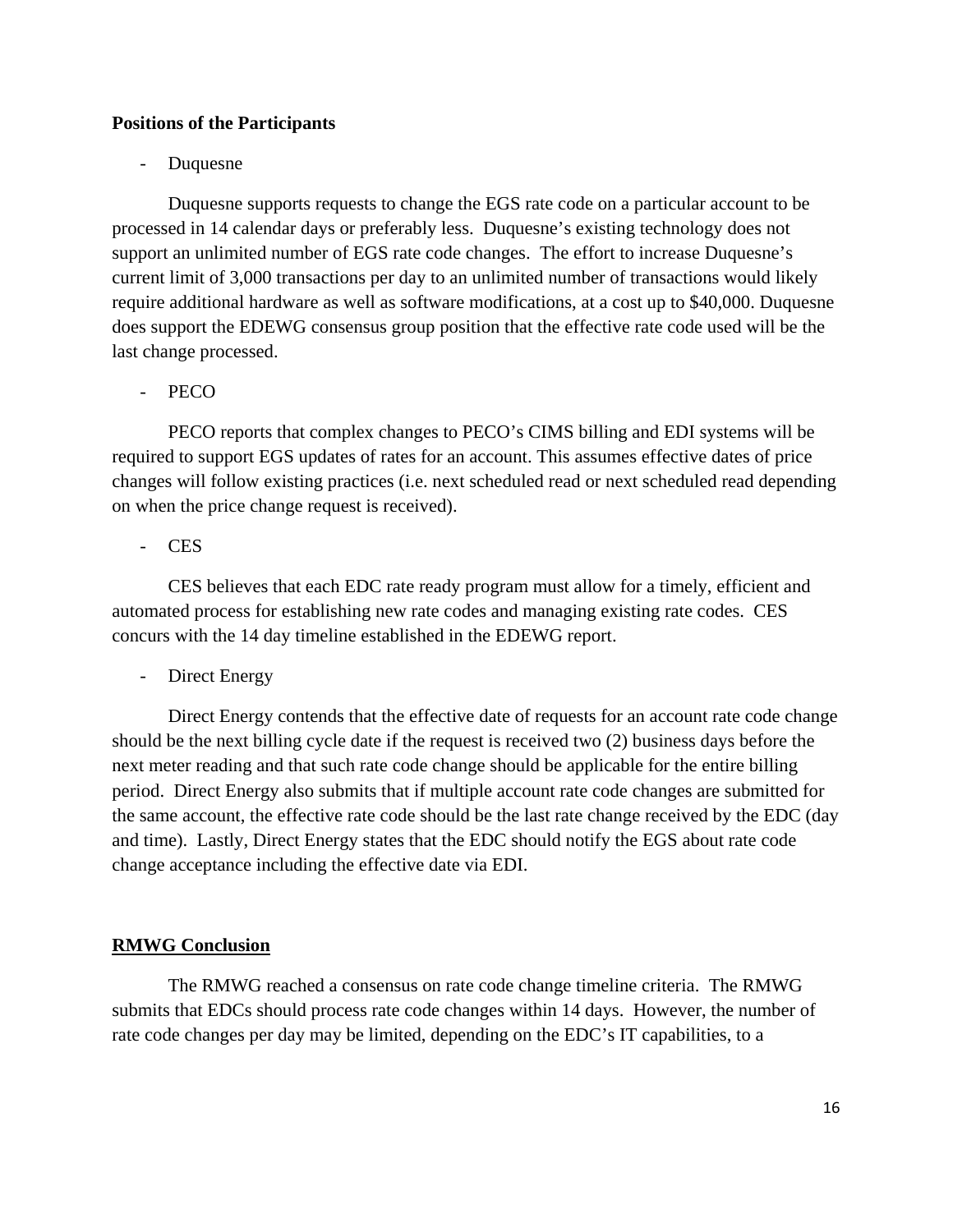reasonable amount (i.e. 3,000). Lastly, the RMWG reached a consensus that the last change processed will be the effective rate code.

## **8. CHANGING PRICES ASSOCIATED WITH EXISTING EGS RATES CODES**

 Rate ready billing requires that EGSs be able to change their rates and prices in order to react to market conditions. This necessitates responsiveness on the part of the EDC when an EGS submits changes to their rates. Such changes can be divided into two broad categories. Changes to price components will make specific changes to the charge for an individual rate component, such as a usage charge, while the addition or subtraction of a price component will remove a rate element, such as a fixed monthly charge, altogether.

The EDEWG Report concluded that requests to change pricing components for an existing EGS rate code should be processed in no more than fourteen (14) calendar days. EDEWG further concluded that EGSs would be able to change any pricing component for an existing rate code and that EDCs would provide electronic confirmation of changes made to a rate code including the effective date of those changes. EDEWG decided that the addition or subtraction of pricing components could only be completed if an EGS created a new rate code. Finally, EDEWG concluded that there would be no limit on the number of EGS price changes to a rate code and that the last change processed would be the effective price.

## **Positions of the Participants**

- PPL

PPL reports that for its rate ready program, PPL will be implementing a website for suppliers to manage their rates to make it functionally easier for EGSs to manage rate ready operations in a timely manner. PPL notes that the addition or subtraction of a rate component requires the creation of a new rate code, while a change to the price of an existing component does not.

- Allegheny

Allegheny states that currently in their system, EGSs are able to add or remove pricing components of an established rate code. The requirements in the EDEWG report would limit the EGSs' ability to change components and limit the EGS's flexibility in providing current pricing for their customers.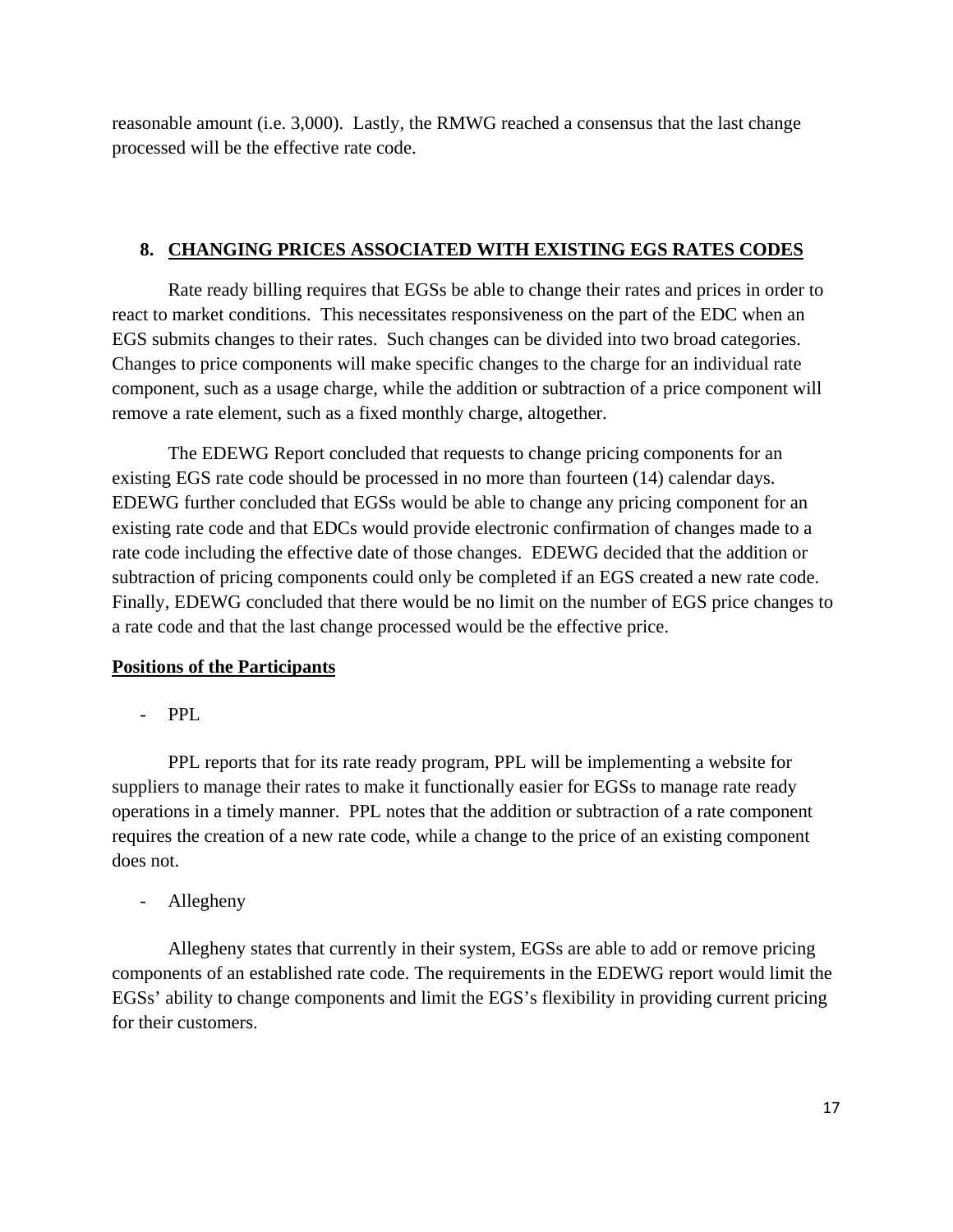## - FirstEnergy

FirstEnergy notes that EDEWG agreed that the EDC should provide the EGS with the ability to change any pricing component associated with an existing rate code. The FirstEnergy companies do not support this initiative because the process for which the rate code is modified for changing prices does not allow the EGS to change prices in a rate code. More specifically, the FirstEnergy companies have a process in place whereby they utilize generic rate codes for processing changes in prices made by the EGSs. If the rate code is not supplier specific, then the EGS cannot modify the prices associated with the rate code because other EGSs may be using the same rate code.

## - Duquesne

Duquesne states that, similar to the issue of creating EGS rates, the company utilizes a manual process for changing prices associated with existing rate codes. Duquesne does not support the development and implementation of a website to automate this process.

## PECO

PECO states that new web capabilities will be required. Also, as mentioned above, SOX controls and testing standards need to be developed to ensure adherence by both parties when a price change occurs.

- CES

CES believes that each EDC rate ready program must allow for a timely, efficient and automated process for establishing new rate codes and managing existing rate codes.

## Direct Energy

Direct Energy avers that price changes for existing rate codes should be effective for the following bill cycle given that the EGS has submitted the change two (2) business days prior to the next meter reading. Direct Energy believes that EGSs should have the option to change the price by pricing components within the rate code. Such price changes should be applicable to the complete billing period without proration. Direct Energy suggests that if multiple price changes for a given rate code are submitted, the effective price change will be the last one submitted to the EDC. Direct Energy submits that notification of price changes for a rate code and the effective date of the change should be sent to the EGS by the EDC via email.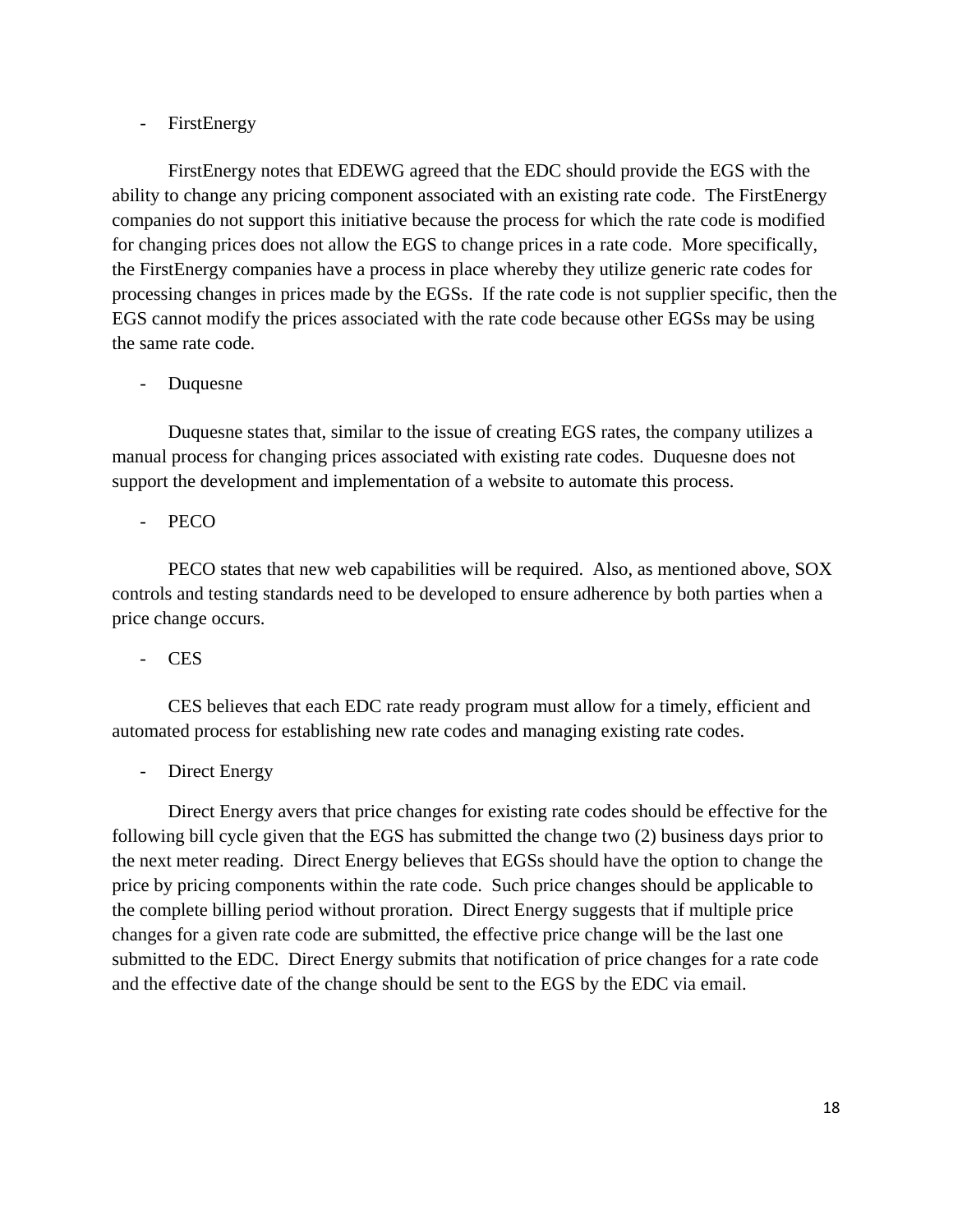#### **RMWG Conclusion**

 The RMWG was able to reach a consensus position on some, but not all, issues associated with changes to existing EGS rate codes. As with the issue of Creating New EGS Rates, EDCs utilize a variety of different systems to change or update existing EGS rates. Again, if the standards for timeliness of EDC responses to price change requests as established by EDEWG are followed, uniformity in the system for making changes may be unnecessary. EGSs within the RMWG favor a fully automated system that allows EGSs the most flexibility in changing their rates. However, the EGSs agree with the EDEWG position that response time, not implementation process, is the most relevant issue. EDCs suggest that requiring uniformity in this process will require significant and potentially expensive changes to some EDC systems.

### **9. BILLING AND ASSOCIATED EDI IMPACTS**

 Rate ready platforms require the EDC to perform the calculation of EGS billing amounts. The format for the calculation of EGS charges and communication of such information to the EGS are key components of an effective rate ready platform, as such information provides EGSs with customer usage and revenue information necessary for operations. The EDEWG report concluded that the EDCs would calculate EGS charges for the period based upon the pricing components of the EGS rate code for the customer's account and would place the relevant EGS charges on the customer's bill. The EDC will calculate charges for both itself and the EGS on identical billed usage and demand. EDEWG also decided that as under a bill ready platform, the EDC will provide the EGS with an EDI 867 monthly usage transaction for all accounts that they serve within one (1) business day of the meter read, regardless of the billing option selected for that account. The EDC will also provide an EDI 810 transaction to the EGS indicating the EGS portion of charges billed to the customer and the actual current EGS charges in all cases. Finally, EDEWG concluded that the EDI 810 transaction will display the price, quantity, unit of measure and total amount for each pricing component.

#### **Positions of the Participants**

**Duquesne** 

Duquesne supports the EDC calculating the EGS charges for the period being billed based on the pricing components of the EGS rate code for the customer's account and placing the associated EGS charges on the customer's bill. Duquesne also supports the EDI 810 transaction that will display the price, quantity, unit of measure and the total amount of each pricing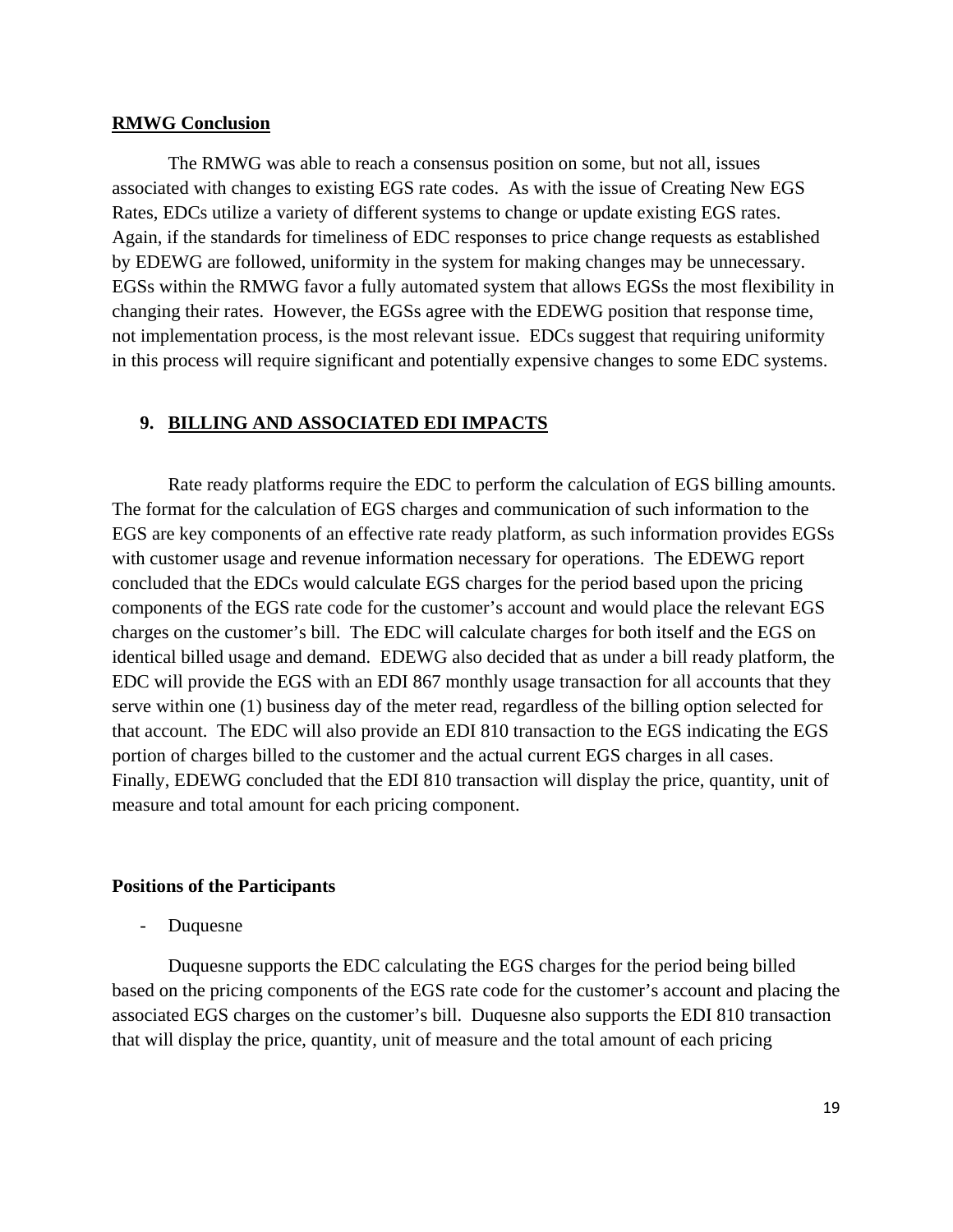component. Duquesne supports the EDI 810 transaction displaying actual current EGS charges in all cases.

### PECO

PECO comments that rate ready billing will require difficult changes to PECO's CIMS Billing systems to support EGS rate calculations. Also, complex changes will be required to create an EGS-only section on the 810 EDI transactions. Changes of medium complexity to EDI systems will be needed to pass updated 810 EDI.

Direct Energy

Direct Energy agrees that the EDC should calculate EGS charges for the billing period based on the pricing components of the EGS rate code for the customer's account. The associated charges should be placed in the 810 invoice EDI transaction sent to the EGS displaying the price, quantity, unit of measure and the total amount of each pricing component.

## **RMWG Conclusion**

The RMWG was unable to reach a complete consensus on this issue. There was general agreement that EDCs providing rate ready billing shall calculate EGS customers charges based on the pricing components set in the customers corresponding rate-code, that EGS charges shall be calculated using the identical criteria that is used for EDC charges, and that the EDI 810 shall be used to communicate the price, quantity, unit of measure, and total amount for each pricing component used to calculate an EGS customer account bill. However, PECO avers that complicated and costly changes to both its CIMS Billing systems and the EDI 810 transaction would be necessary to implement rate ready billing as outlined by the EDEWG report.

#### **10. CANCEL-REBILL PROCESS**

The cancel-rebill process is used to remove or alter incorrect data or charges on the customer's bill. The EDEWG report established that to perform a cancellation for a bill period on a rate ready account, the EDC will submit an EDI 867 monthly usage cancel transaction and an EDI 810 cancellation transaction to the EGS indicating the cancelled usage and charges respectively; the corresponding rebill will require the EDC to submit an EDI 867 usage transaction and an EDI 810 rebill transaction to the EGS indicating the usage and rebilled charges respectively. EDEWG further decided that when performing a cancel-rebill for prior billing periods, the EDC will use the EGS billing parameters associated with that period, including the EGS rate code, the pricing components of that rate code, the tax exemption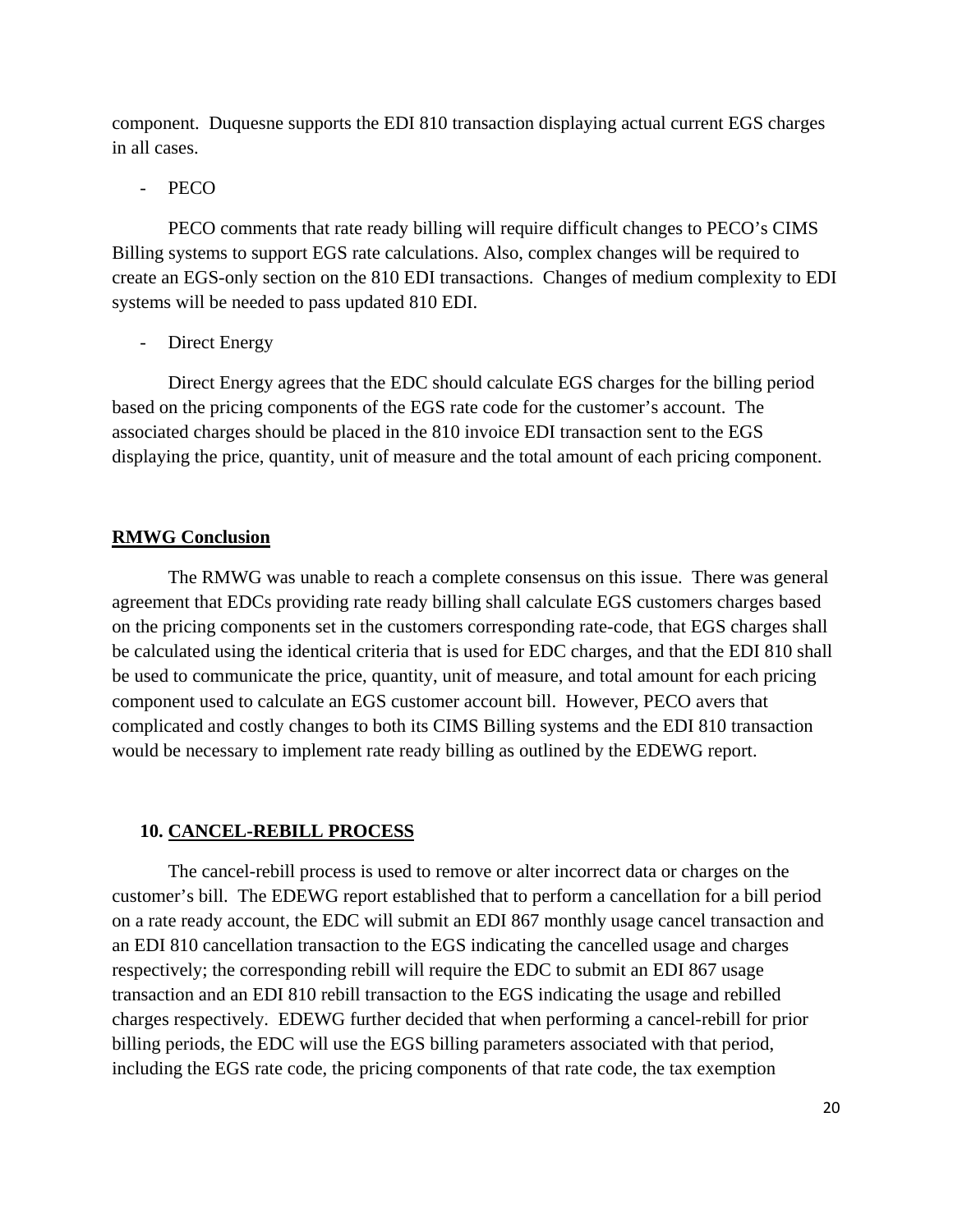percentage and the billing option associated with that period. Finally, EDEWG concluded that cancel-rebills can be processed as long as an EGS of record is active with the EDC; situations where an EGS is no longer active with the EDC will be handled on a case by case basis.

### **Positions of Participants**

#### -Duquesne

Duquesne supports the EDEWG consensus group positions and agrees that a cancel-rebill for a prior billing period must use the EGS billing parameters associated with that period, including the EGS rate code and the billing option associated with that period. However, Duquesne's technology does not permit storing the customer's tax exemption status for a prior billing period, and therefore, accounts rebilled will contain the current tax exemption status in place at the time the rebill is calculated. The changes to Duquesne's existing technology required to store and rebill using date sensitive tax exemption amounts would require some complex software changes and a significant amount of testing and verification. Duquesne estimates the cost of this change to be \$75,000.

Duquesne supports allowing the processing of rebills as long as the EGS of record is active. Duquesne supports handling instances where customer bills needing cancellation and rebilling for suppliers no longer active will be handled on a case by case basis. Duquesne also supports the EDEWG report's agreement that when a bill period for a rate ready account is cancelled or rebilled, the EDC will submit an EDI 867 transaction and an EDI 810 transaction (for either the cancellation or rebill) to the EGS of record for that billing period.

#### -PECO

PECO reports that complex changes will be needed to its CIMS Billing systems to support cancel-rebill for historical EGS rates and that changes of medium complexity to EDI Systems will be needed.

### - Direct Energy

Direct Energy agrees that a cancel-rebill for a prior period must use the EGS billing parameters associated with that period including the EGS rate code associated with that period. Direct energy further agrees that the EDC should send EDI 867 usage and 810 invoice transactions for both the cancel and the rebill. Direct Energy suggests that an account rebill should contain the current tax exemption status in place at the time the rebill is calculated rather than the exemption status for the prior period. Finally, Direct Energy avers that cancel-rebills for prior periods when the customer is no longer being served by the original supplier will be sent to the original supplier until three (3) years after the consumption was initially billed.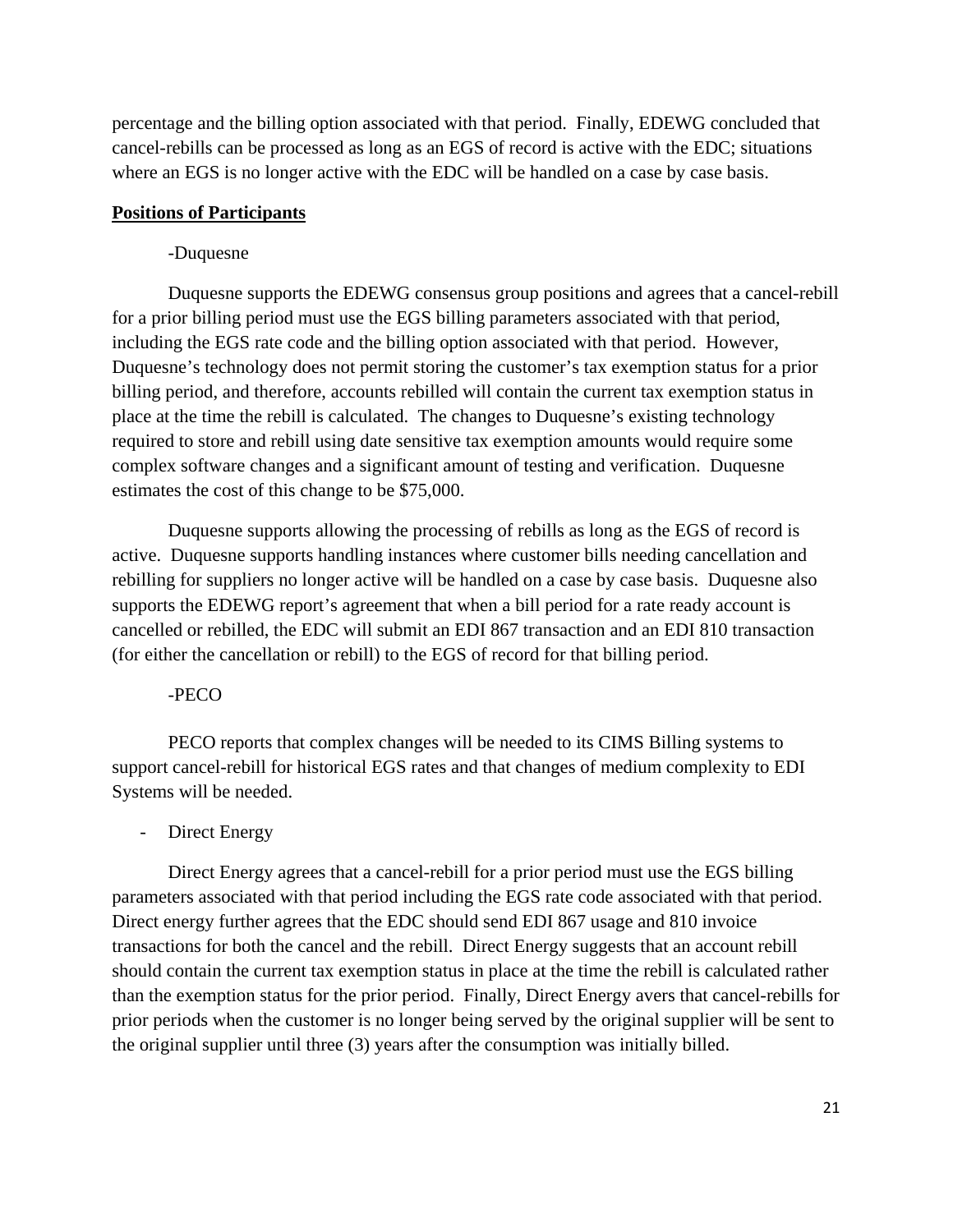#### **RMWG Conclusion**

 The RMWG reached a general consensus that the process for cancel-rebills, including cancel-rebills for prior billing periods, will use the EGS billing parameters from the relevant period. There was not a complete consensus due to some concern over required changes to EDC billing systems. Additionally, there was no consensus concerning whether cancel-rebills would use current tax exemption information or the historical figure from the billing period in question.

## **11. BILL PRINT**

 Bill print entails the format that EDCs present EGS charges on an EDC consolidated customer bill. The EDEWG report concluded that the EDC will list each pricing component associated with EGS charges for a particular bill period as a separate line item on the customer bill with a total and the associated breakdown. EDEWG further decided that the EDC will list taxes calculated by the EDC associated with EGS charges as a separate line item. The EDC will also provide a summary line item totaling all components of EGS charges. The EDEWG suggested that the bill should include the EGS rate code, including the text name associated with that rate code if available. Finally, EDEWG concluded that EDCs who support alternative formats of billing, such as electronic billing using EDI transactions, will modify such billing methods to accommodate the bill print impacts outlined in the EDEWG report.

#### **Positions of the Participants**

- Allegheny

Allegheny comments that the bill print capabilities in each EDC system are different and may not accommodate the requirements suggested by the EDEWG report. Since that report was developed with PPL in mind and the capabilities of that EDC, there needs to be more discussion regarding the capabilities of the other EDCs' systems. The costs involved in making those changes would also vary amongst EDCs and should be identified to warrant cost recovery for the modifications of existing systems to accommodate these upgrades if so ordered.

- Duquesne

Duquesne supports the EDC listing each pricing component associated with the EGS charges for a particular billing period as a separate line item with a total and the associated breakdown as it already lists each component as a separate line item. Duquesne supports listing the taxes calculated by the EDC associated with the EGS charges for a particular billing period as a separate line item on the customer's bill. Duquesne supports providing a summary line totaling all components listed for EGS charges.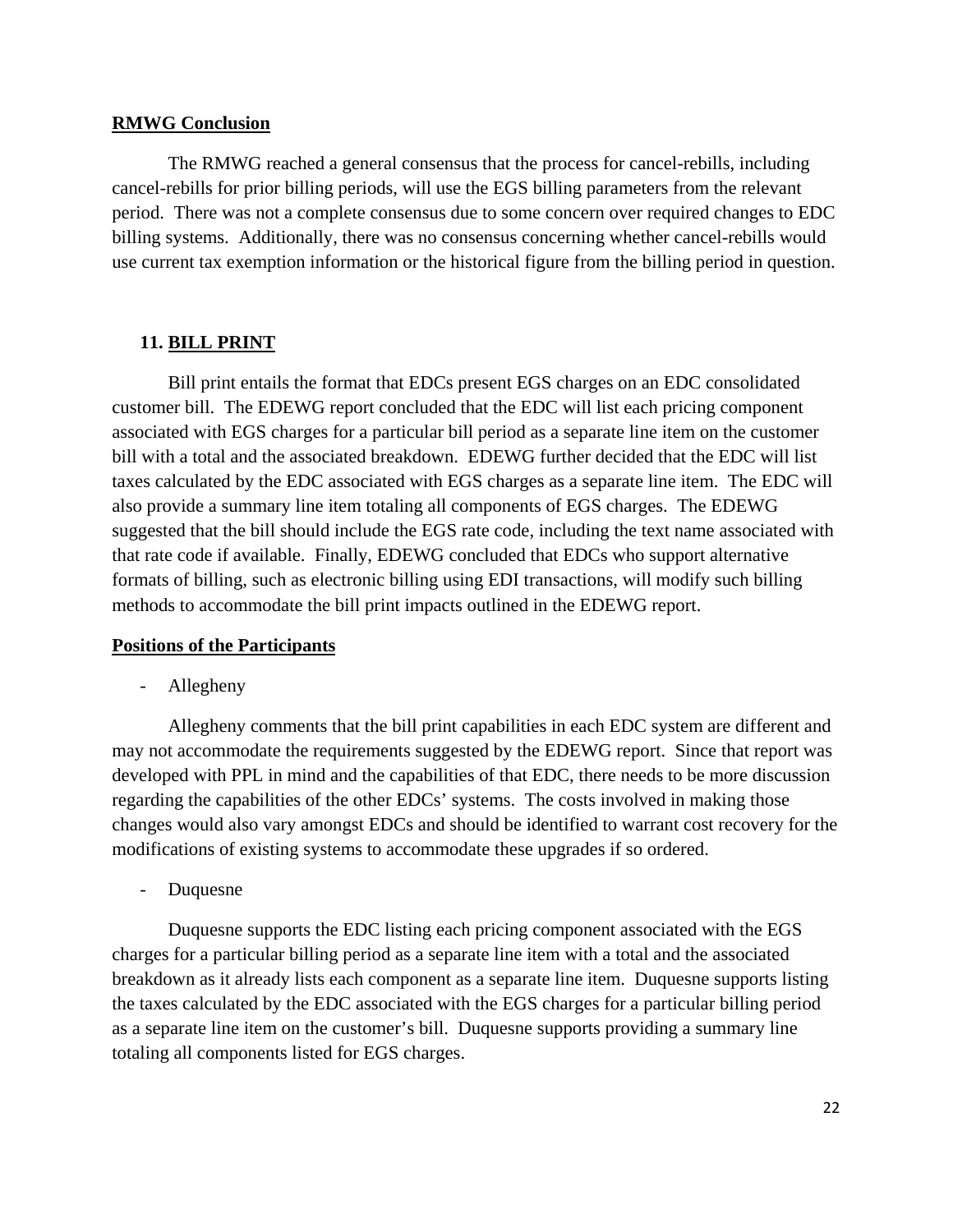Duquesne does not support listing the EGS's rate code on the customer's bill. Duquesne currently defines the literal/text name associated with the EGS's rate code, such as "ABC Supplier 123", and while that identifies the specific applicable rate for Duquesne's internal use, displaying that text on the customer's bill would serve no customer purpose.

The changes to Duquesne's existing technology required to provide the printing of the EGS's rate code on the customer's bill would require some software changes and a significant amount of testing and verification at a cost of up to \$25,000.

Duquesne maintains that EDCs that support alternate forms of billing, outside of sending physical bills to the customer, will modify such billing methods to accommodate the bill print impacts described earlier.

PECO

PECO reports that it is very difficult to change its CIMS Billing systems to support multiple charge lines for EGS rate ready charges and bill presentment and that it is also difficult to develop Web bill message change capabilities for EGS for specific rates.

Direct Energy

Direct Energy agrees that the EDC list each pricing component associated with EGS charges for a particular billing period as separate line items with a total and the associated breakdown on the customer's bill.

#### **RMWG Conclusion**

A consensus was not reached on the bill print design for EDCs providing rate ready billing. The basis for this lack of consensus is the inherent difference in bill print processes between different EDCs and the required programming changes necessary to align with the criteria set forth in the EDEWG report. Additionally, there is a lack of consensus on the requirement to list rate-code designations on an EDC consolidated bill.

## **12. TAXES**

The EDEWG report concluded that each EGS is responsible for holding tax exemption certificates for its charges but is not required to submit them to the EDC. The EDC will calculate and bill the taxes owed by the customer based on the last tax exemption percentage submitted by the EGS on an 814 enrollment/change transaction. EDEWG agreed that the EDI 814 change request will be the means by which EGSs can change the existing tax exemption percentage on a rate ready account and that changes to an account's tax exemption percentage will be effective for the entire billing cycle during which the change request is received. If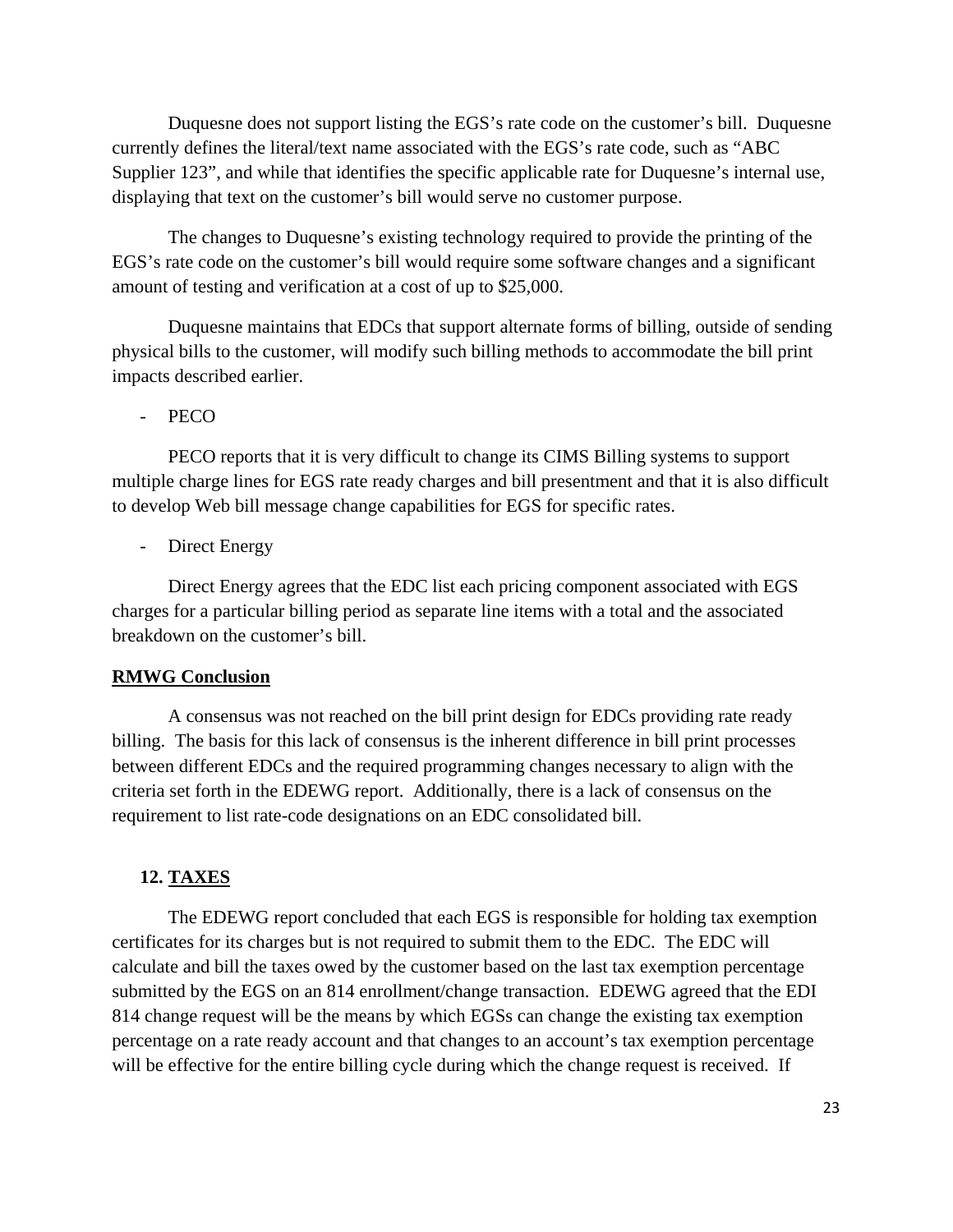multiple tax exemption changes are received for an account, the last request received will be effective for the entire billing cycle. Finally, EDEWG concluded that in the Supplier Agreement, the EDC will specify which taxes it is responsible for calculating.

### **Positions of Participants**

- Allegheny

Allegheny currently uses its tax exemption records to determine if a customer is tax exempt. In a rate ready scenario the EDC does all the calculations and permits the supplier to use its back office capabilities to bill the customer for them. Therefore, Allegheny believes that it is more likely that the EDC would have the correct records and correct tax information for a customer that they continuously serve for distribution charges rather than the supplier who could change often.

- Duquesne

Duquesne supports each of the items listed in the EDEWG report related to taxes. Duquesne agrees that the EGS is responsible to hold tax exemption certificates for its own charges, that the EDC will provide the capability for an EGS to change the existing tax exemption percentage for an account it serves, that the EDC will specify which taxes are calculated by the EDC in the Supplier Agreement, and that the last tax exemption change processed will serve as the EGS tax exemption percentage of record.

Duquesne supports that each EDC will use the tax exemption percentage provided by the EGS on the 814 enrollment/change transactions to calculate Sales Tax for the EGS portion of the bill. Duquesne also supports that each tax calculated will be included separately on the rate ready 810 transaction sent to the EGS.

- PECO

PECO reports that it will be difficult to change its CIMS billing systems tax modules to support display of taxes on the EGS section of the bill.

Direct Energy

Direct Energy recommends that the EDC be responsible for calculating tax exemptions and maintaining the relevant information in their records, though the EGS should still be responsible for holding the customer's tax exemption certificates. Direct Energy agrees with the EDEWG report that the EGS should be able to change the tax exemption percentage for an account and that the last request received by the EDC will be the effective tax exemption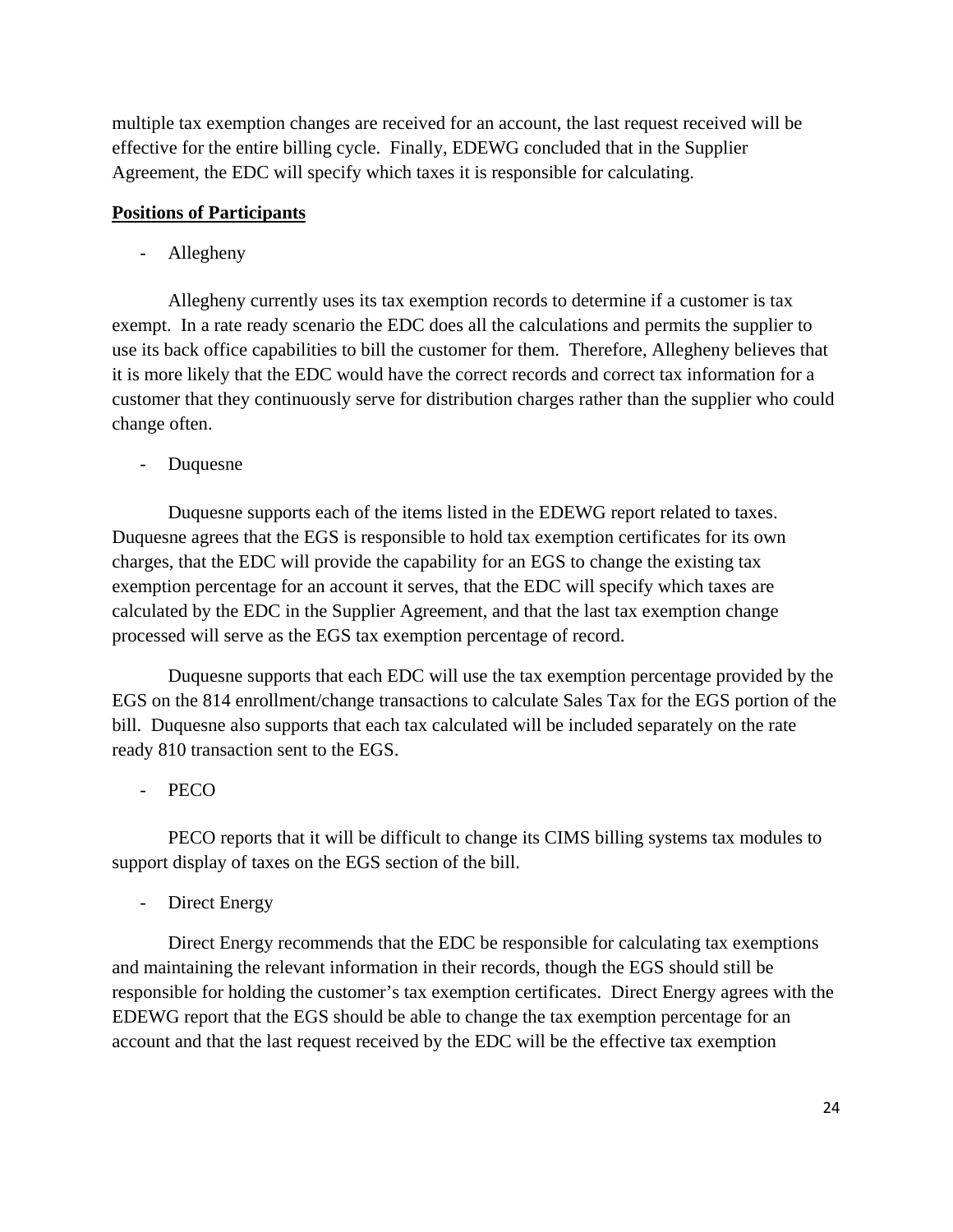percentage. Finally, Direct suggests that the tax charges calculated should be included separately in the 810 invoice transaction sent to the EGS.

Dominion

Dominion proposes that it is administratively more logical for the EDC to determine a customer's tax exemption status and calculate the charges due to the EDCs' longstanding distribution service records with the customer. Moreover, Dominion suggests that customers may be reluctant to constantly provide new EGSs with their tax information due to privacy and identify theft concerns. However, Dominion agrees that the EGS should be able to transmit any tax information it receives from the customer, such as the exemption percentage, to the EDC for inclusion on the generation portion of the bill.

## **RMWG Conclusion**

 The RMWG was unable to reach consensus on this item. While there was broad agreement that the EDC would calculate taxes on EGS charges based on tax exemption certificates provided by the EGS, there was some disagreement. Allegheny, Dominion and Direct Energy suggest that the EDC would likely have better information on tax exemptions than the EGS. PECO stated that changes to its billing system would be required to display taxes on the EGS section of a combined bill.

## **13. PRORATION**

 Proration entails the accounting for EGS rate adjustment within a billing period rather than adjustment of rates to be effective at the start of the next billing period. The EDEWG report concluded that the EDCs will not be responsible for prorating EGS usage, demand or flat fixed monthly charges.

## **Positions of the Participants**

- Duquesne

Duquesne supports the EDEWG conclusion and agrees that the EDCs will not be responsible for prorating EGS usage, demand, or flat fixed monthly charges.

- PECO

PECO reports that it will not bill a portion of one billing cycle using one EGS rate code or price and bill the other portion with the modified EGS rate code or price. EGS rate code changes and price changes will be effective for the entire billing cycle during which PECO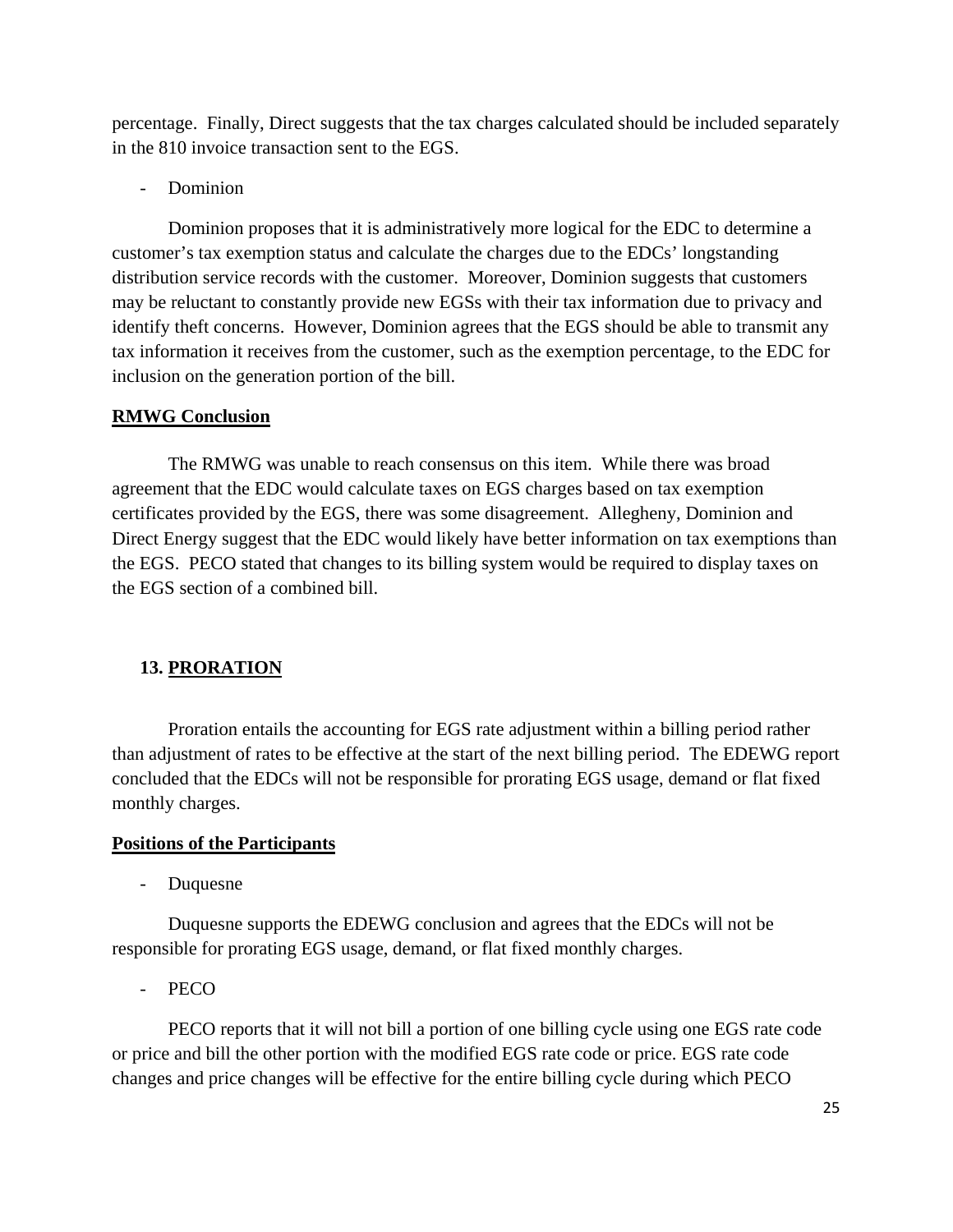receives the EGS's change request, assuming that PECO receives the EGS's request no less than seven days prior to the next scheduled meter reading date. PECO does not prorate its quarterly price changes for its distribution rates and is using a blended price for its January 2011 generation service cost transition. PECO also does not prorate tax rate changes in any way. Therefore, placing proration out of scope is consistent with PECO's current billing methodology.

Direct Energy

Direct Energy suggests that proration not be applied to the EGS charge calculation. Direct avers that supplier rate code changes and price changes for a rate code should be effective for the entire billing period during which the EDC receives the EGS change request provided that the EDC receives the request no less than two (2) business days prior to the next scheduled meter reading date. Direct Energy further suggests that proration should not apply to tax rate changes.

### **RMWG Conclusion**

A consensus was able to be reached on the topic of proration. The RMWG submits that EDCs should not be responsible for the calculation of prorated usage, demand, or fixed charges. Rather, EDCs should be responsible for adjusting these EGS charges for future billing cycles given the timely submission of such revisions by an EGS.

#### **14. BUDGET BILLING**

A rate ready platform should simplify the process of calculating budget bills for both EDC and EGS charges. The EDEWG report concluded that PPL would perform budget billing for both the EDC's and the EGS's charges.

#### **Positions of Parties**

- Duquesne

Duquesne supports the EDEWG conclusion and provides budget billing for residential customers only. For residential customers, Duquesne calculates a budget amount for EGS charges, and the customer has the option to pay either budget amount or actual billing charges. For Purchase of Receivables (POR) accounts, Duquesne provides the applicable EGS an EDI 810, which indicates whether payment to the EGS will be based on actual amount, the budget amount or true-up amount.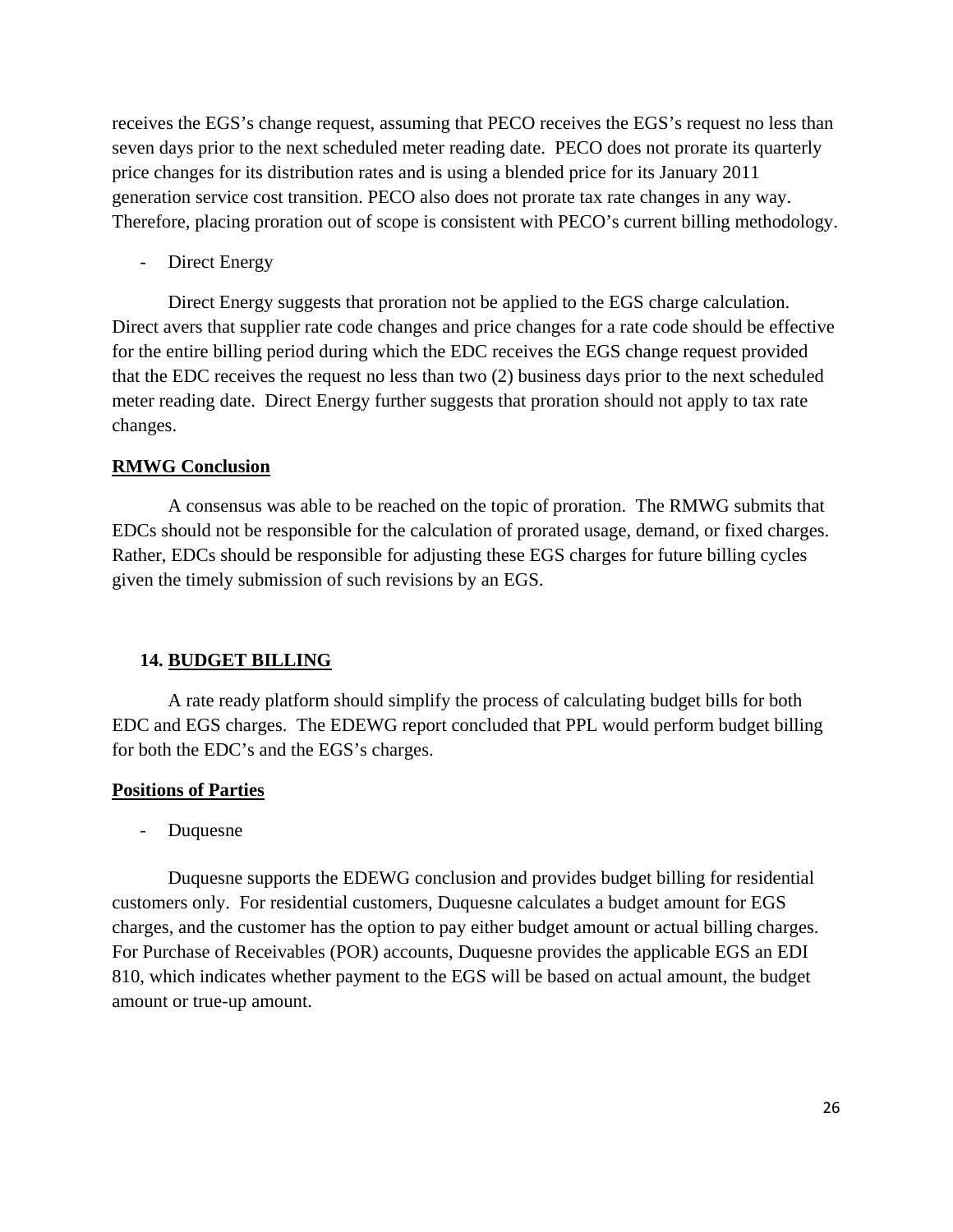## - PECO

PECO reports that it currently pays EGSs their actual energy charges in all cases, regardless of whether the account associated with the payment is on budget billing. PECO will continue to follow its current practice of placing an account on budget billing in its entirety and paying the EGS actual energy charges, regardless of billing option selected. This means that PECO is not obligated to provide "Current EGS Budget Charges" or "Current EGS Budget True-Up Balance" in the 810 invoice. The flag indicating what PECO is paying will always be set to "actual".

## - CES

CES states that rate ready billing platforms should enable the EDC to manage budget billing in a streamlined manner where customers who are on budget billing for EDC charges are automatically on budget for EGS charges, suppliers are paid on the actual charges instead of the budgeted charges, and the EDC manages the budget billing calculations and periodic true ups.

Direct Energy

Direct Energy recommends that an EDC offering budget billing for its own charges will automatically include EGS charges in their budget bill process. Direct Energy also suggests that the EDC should pay the EGS based on actual energy charges rather than budget charges and that the EDC should manage the budget billing calculations and the periodic true-ups.

## **RMWG Conclusion**

 The RMWG has concluded that EDCs using rate ready platforms should calculate the budget billings amounts for both EDC and EGS charges. The EDC will also calculate the trueups of the budgeted amounts throughout the year.

## **15. COST-BENEFIT ANALYSIS, COST RECOVERY AND COST ALLOCATION**

Several parties, including the Office of Consumer Advocate (OCA), the Energy Association of Pennsylvania (EAP), the Industrial Energy Consumers of Pennsylvania (IECPA), PPL Electric Utilities (PPL) and PECO suggested that a cost-benefit analysis be performed before any Commission directive with respect to statewide implementation of rate ready billing requires the EDCs to make additional investments in rate ready platforms. The following cost estimates for implementation of the EDEWG recommendation for rate ready platforms were submitted to the EDEWG and the RMWG:

• Duquesne -  $$470,000$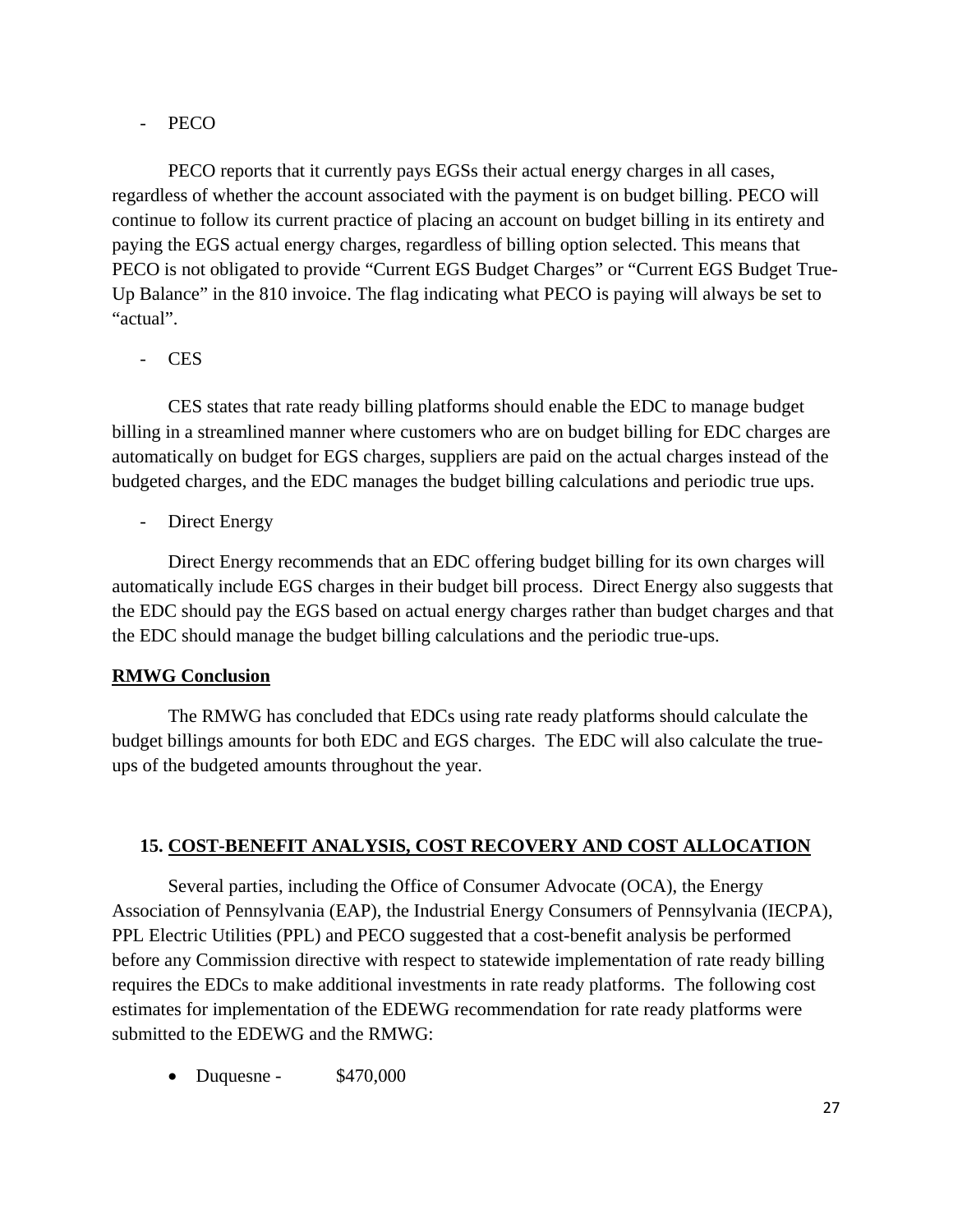| PECO -  | \$3,300,000 |
|---------|-------------|
| $PPI =$ | \$1,300,000 |

These costs incorporate changes and upgrades to the companies' information systems. Costs for testing and qualification processes, including Sarbanes-Oxley controls, are not included in the Duquesne and PECO estimates, but are included in the PPL estimate. None of these estimates include ongoing costs for maintaining and operating a rate ready platform. In light of these costs, some parties suggested that a cost-benefit analysis is prudent and necessary before requiring implementation of a statewide rate ready platform. The parties further suggested that some discussion of cost recovery and cost allocation should be held before any decisions regarding implementation are made. Based on a review of PECO's RMWG Comments, IECPA expressed concern that rate ready billing does not support real time, time of use, or other variable rate designs. As many industrial users currently utilize various variable rate designs, the benefits from rate ready implementation may not accrue to this rate class. Consequently, IECPA stated that this issue needs to be evaluated in the context of cost allocation before any investment is made. The OCA, EAP, PPL and PECO also suggested that the issue of cost recovery be discussed before any Commission directives regarding statewide implementation of rate ready billing are made.

EAP opined that in addition to specifying costs, a cost-benefit analysis would necessarily delineate benefits, assign value to these benefits and identify the beneficiaries (whether customers and/or suppliers) which would be key information with respect to the issues addressed when allocating costs. In particular, monetizing the benefits to those specific suppliers that will no longer need certain back office functions if a rate ready billing platform is available is important so as to avoid unintended subsidies for certain suppliers that could, in turn, have the unintended consequence of harming competition.

Both Direct Energy and RBS Sempra stated that a cost-benefit study, if conducted, should not delay the implementation of rate ready statewide. Direct Energy submitted that given EGS difficulties with PPL's bill ready platform and the very short timeline, a cost-benefit analysis may be an unnecessary and undesirable delay. RBS Sempra expressed concern over the issue of cost allocation.

While there were discussions over the necessity of a cost-benefit study, there was little discussion over the format of such a study. The issues of methodology, format and timeframe were neither discussed nor decided upon, although the OCA submitted in its Comments that a review of the costs and practical impacts of PPL's rate ready platform could be completed in the first quarter of 2011 since the PPL platform is expected to be operational by the third quarter of 2010.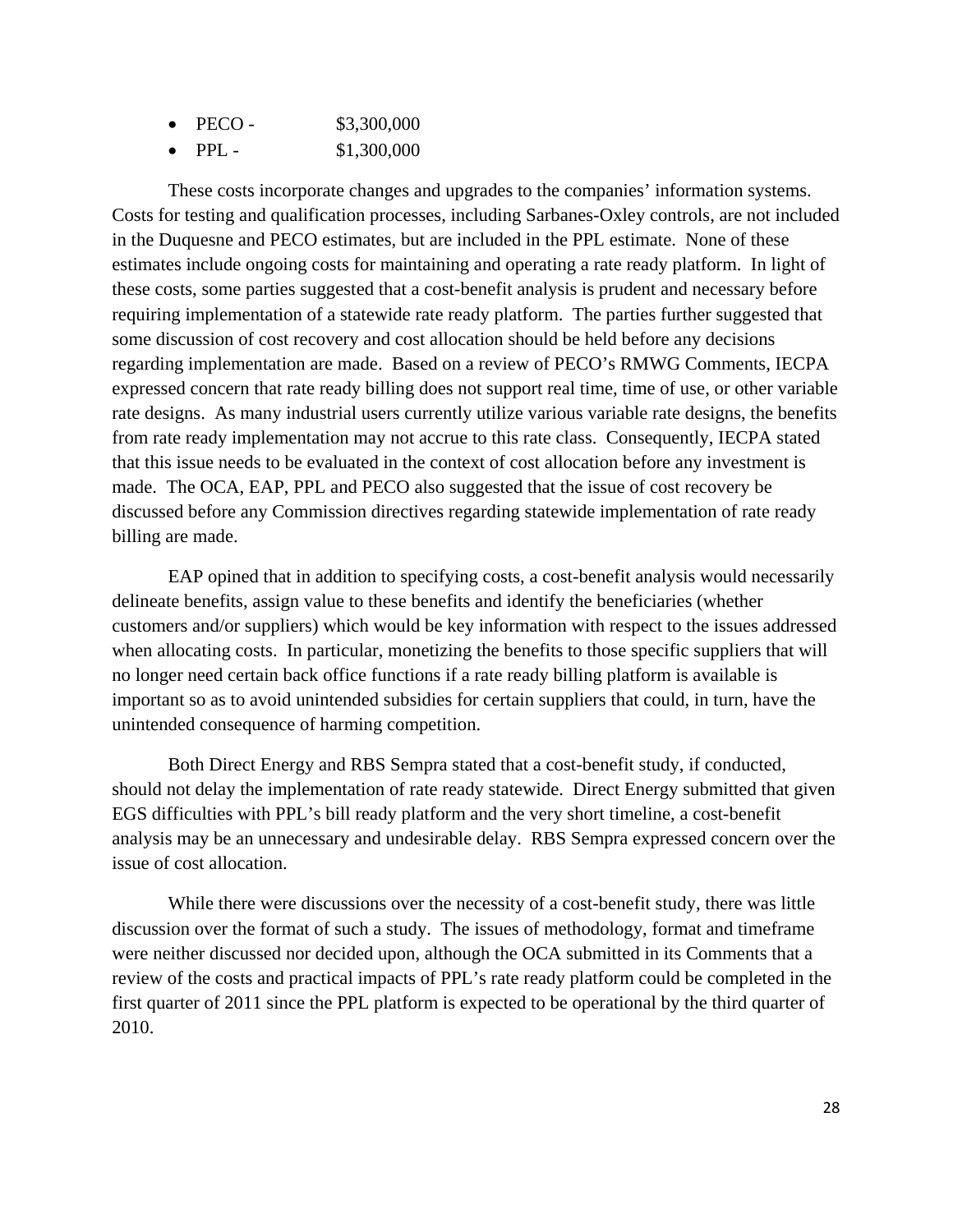### **RMWG Conclusion**

The RMWG was unable to reach a consensus on the necessity of a cost-benefit analysis prior to any Commission directive concerning implementation of a statewide rate ready platform. Additionally, many participants in the RMWG expressed a desire to have a section on cost recovery and cost allocation in this report. Based upon a review of the second Retail Markets Order, which directed the RMWG to prepare this report, Commission Staff determined that the areas of cost recovery and cost allocation are outside the scope of this report.

## **16. CONCLUSION**

Per the Commission Order of April 19, 2010, the RMWG was primarily mandated to report on two issues: the EGS business needs for a uniform approach to rate ready billing and the EDC billing system capabilities to respond to uniform rate ready billing. The members of the RMWG presented substantially different positions on a majority of the technical items discussed in the EDEWG report on rate ready billing. However, there was some agreement amongst the parties such that the RMWG was able to conclude the following:

- EGS business needs for a uniform approach to rate ready billing The RMWG submits that strict uniformity across existing rate ready platforms may be unnecessary. EGS members of the RMWG support steps toward uniformity in order to simplify operations across EDC service territories and enhance the competitive marketplace. However, EGS members generally viewed reasonable requirements for communication, coordination and responsiveness between EDCs and EGSs as more important than strict uniformity.
- EDC billing system capabilities to respond to uniform rate ready billing The RMWG submits that implementation of a uniform, statewide rate ready billing platform would present significant IT and project management challenges to the EDCs. EDC members of the RMWG state that the system changes necessary for implementation would force the EDCs to incur both immediate and ongoing operational costs. The EDCs and other parties in the RMWG, including OCA, EAP and IECPA aver that given these costs, a cost-benefit analysis should be performed before statewide implementation of a uniform rate ready billing platform. Direct Energy stated that any such analysis should not result in delayed implementation of statewide rate ready billing.